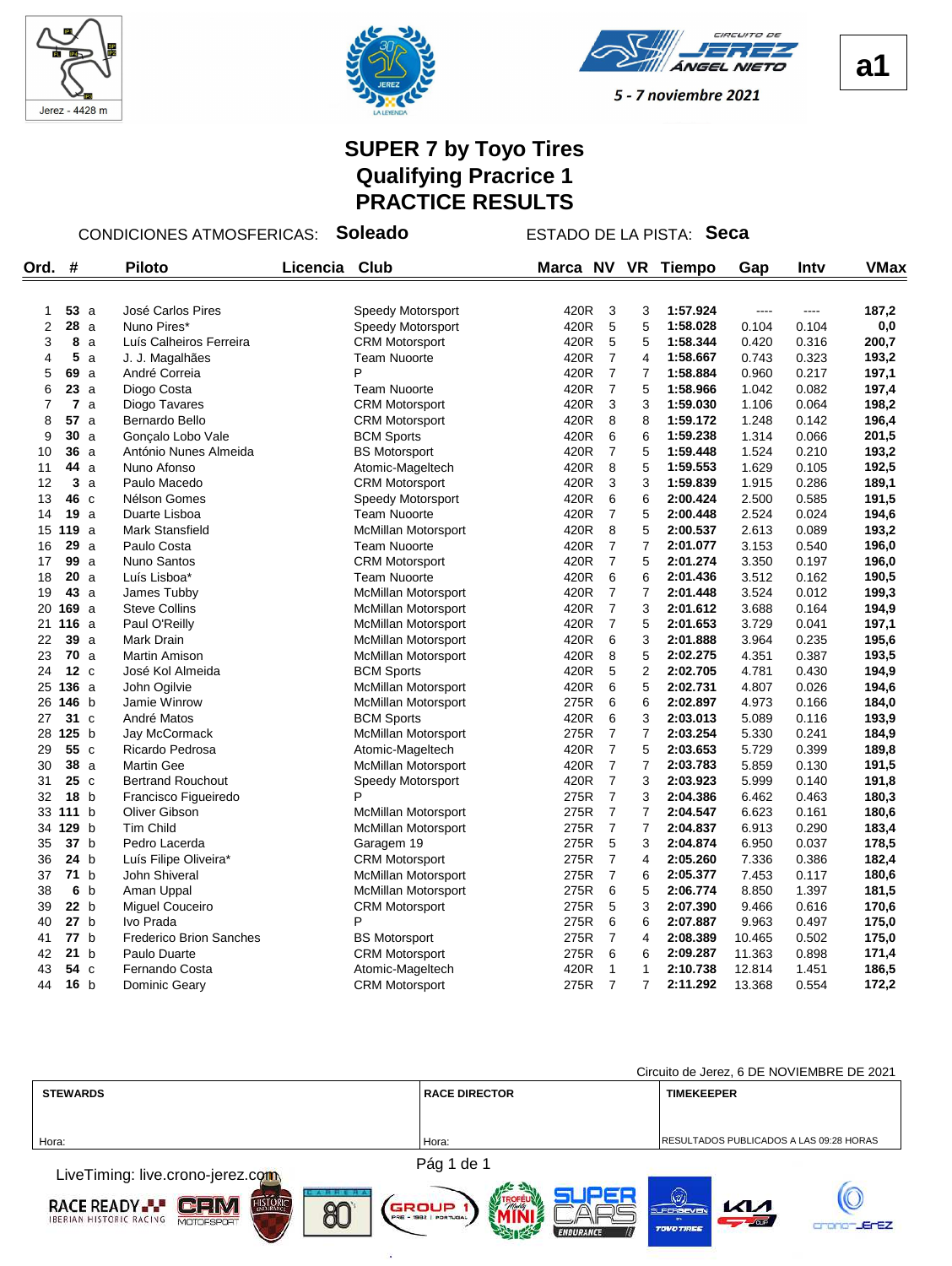





# **LAP BY LAP Qualifying Practice 1 SUPER 7 by Toyo Tires**

| <b>Vuelta</b> | 3         | 5         | 6           | 7         | 8         | 12        | 16          | 18          | 19        | 20        | 21        | 22        |
|---------------|-----------|-----------|-------------|-----------|-----------|-----------|-------------|-------------|-----------|-----------|-----------|-----------|
| 4             | 2:20.845  | 2:23.859  | 2:39.627    | 2:21.667  | 2:22.579  | 2:29.655  | 2:44.871    | 2:36.455    | 2:36.963  | 2:37.659  | 2:45.972  | 2:31.039  |
| $\mathbf{2}$  | 2:01.376  | 2:03.127  | 2:08.609    | 2:00.324  | 2:01.687  | 2:02.705* | 2:17.573    | 2:06.556    | 2:03.734  | 2:03.039  | 2:13.516  | 2:08.082  |
| 3             | 1:59.839* | 2:01.899  | 2:07.151    | 1:59.030* | 1:59.382  |           | 2:15.824    | 2:04.386*   | 2:04.326  | 2:04.306  | 2:11.710  | 2:07.390* |
| 4             |           | 1:58.667* | 2:07.630    |           | 2:01.061  | 2:05.269  | 2:13.534    | 2:05.995    | 2:05.880  | 2:05.671  | 2:09.393  | 2:07.414  |
| 5             |           | 1:58.885  | $2:06.774*$ |           | 1:58.344* | 2:02.898  | 2:12.457    | 2:08.638    | 2:00.448* | 2:02.106  | 2:09.862  | 2:08.320  |
| 6             |           | 2:00.625  | 2:08.665    |           |           |           | 2:11.521    | 2:05.690    | 2:01.880  | 2:01.436* | 2:09.287* |           |
| 7             |           | 1:58.751  |             |           |           |           | $2:11.292*$ | 2:05.335    | 2:00.667  |           |           |           |
|               |           |           |             |           |           |           |             |             |           |           |           |           |
| <b>Vuelta</b> | 23        | 24        | 25          | 27        | 28        | 29        | 30          | 31          | 36        | 37        | 38        | 39        |
|               | 2:23.478  | 2:30.923  | 2:34.010    | 2:39.335  | 2:22.934  | 2:34.939  | 2:22.065    | 2:28.855    | 2:26.371  | 2:33.719  | 2:27.898  | 2:28.758  |
| າ             | 1:59.703  | 2:06.270  | 2:04.560    | 2:11.565  | 2:00.590  | 2:02.840  | 1:59.935    | 2:05.420    | 1:59.952  | 2:05.175  | 2:03.813  | 2:02.366  |
| 3             | 1:59.631  | 2:07.748  | 2:03.923*   | 2:10.273  | 1:59.393  | 2:02.209  | 2:00.279    | $2:03.013*$ | 2:01.785  | 2:04.874* | 2:06.003  | 2:01.888* |
| 4             | 2:04.028  | 2:05.260* |             | 2:12.787  | 2:13.263  | 2:04.209  | 2:00.039    | 2:04.453    | 2:08.690  | 2:05.436  | 2:04.281  | 2:06.271  |
| 5             | 1:58.966* | 2:05.759  | 2:05.337    | 2:08.552  | 1:58.028* | 2:02.392  | 1:59.509    | 2:03.472    | 1:59.448* | 2:07.252  | 2:04.077  | 2:02.435  |
| 6             | 1:59.598  | 2:09.989  | 2:04.314    | 2:07.887* |           | 2:01.691  | 1:59.238*   | 2:03.191    | 2:04.567  |           | 2:04.152  | 2:06.802  |
| 7             | 1:59.445  | 2:06.484  | 2:05.753    |           |           | 2:01.077* |             |             | 2:01.666  |           | 2:03.783* |           |
|               |           |           |             |           |           |           |             |             |           |           |           |           |
| <b>Vuelta</b> | 43        | 44        | 46          | 53        | 54        | 55        | 57          | 69          | 70        | 71        | 77        | 99        |

| v uena | 40          | 44        | 40          | ວວ          | 94          | ວວ          | 97          | פט        | 1 U         |             |           | ນນ          |
|--------|-------------|-----------|-------------|-------------|-------------|-------------|-------------|-----------|-------------|-------------|-----------|-------------|
|        | 2:28.176    | 2:22.646  | 2:24.844    | 2:19.210    | $2:10.738*$ | 2:34.170    | 2:29.450    | 2:28.786  | 2:24.348    | 2:37.675    | 2:33.722  | 2:31.793    |
|        | 2:04.934    | 2:00.828  | 2:03.158    | 1:59.362    |             | 2:06.364    | 2:01.746    | 2:01.535  | 2:02.402    | 2:11.029    | 2:08.748  | 2:03.045    |
|        | 2:02.227    | 2:00.532  | 2:01.170    | $1:57.924*$ |             | 2:06.555    | 2:01.979    | 2:02.259  | 2:02.635    | 2:09.740    | 2:08.419  | 2:06.910    |
| 4      | 2:04.751    | 1:59.657  | 2:02.426    |             |             | 2:07.786    | 2:02.312    | 2:03.610  | 2:06.672    | 2:06.808    | 2:08.389* | 2:08.447    |
|        | 2:01.726    | 1:59.553* | 2:01.255    |             |             | $2:03.653*$ | 1:59.343    | 1:59.660  | $2:02.275*$ | 2:06.182    | 2:08.875  | $2:01.274*$ |
| 6      | 2:03.567    | 2:00.716  | $2:00.424*$ |             |             | 2:04.189    | 2:06.825    | 2:27.831  | 2:03.142    | $2:05.377*$ | 2:08.415  | 2:08.581    |
|        | $2:01.448*$ | 2:01.703  |             |             |             | 2:05.943    | 2:01.938    | 1:58.884* | 2:07.724    | 2:07.231    | 2:09.361  | 2:01.351    |
| 8      |             | 2:00.088  |             |             |             |             | $1:59.172*$ |           | 2:02.669    |             |           |             |

| <b>Vuelta</b> | 111         | 116         | 119       | 125       | 129       | 136       | 146       |             |  |  |
|---------------|-------------|-------------|-----------|-----------|-----------|-----------|-----------|-------------|--|--|
|               | 2:33.881    | 2:27.336    | 2:25.071  | 2:33.034  | 2:37.423  | 2:35.791  | 2:35.780  | 2:27.897    |  |  |
| כי            | 2:08.052    | 2:02.721    |           | 2:10.444  | 2:06.686  | 2:04.400  | 2:05.908  | 2:02.412    |  |  |
|               | 2:06.029    | 2:03.633    | 2:00.941  | 2:05.027  | 2:06.647  | 2:03.466  | PIT EXIT  | $2:01.612*$ |  |  |
|               | 2:05.752    | 2:06.862    | 2:06.132  | 2:08.864  | 2:09.706  | 2:06.737  | 2:24.063  | 2:06.344    |  |  |
| 5             | 2:05.543    | $2:01.653*$ | 2:00.537* | 2:04.500  | 2:05.772  | 2:02.731* | 2:06.292  | 2:02.176    |  |  |
|               | 2:04.548    | 2:07.738    | 2:07.700  | 2:03.556  | 2:05.380  | 2:03.543  | 2:02.897* | 2:04.187    |  |  |
|               | $2:04.547*$ | 2:01.985    | 2:03.076  | 2:03.254* | 2:04.837* |           |           | 2:02.420    |  |  |
| 8             |             |             | 2:00.627  |           |           |           |           |             |  |  |

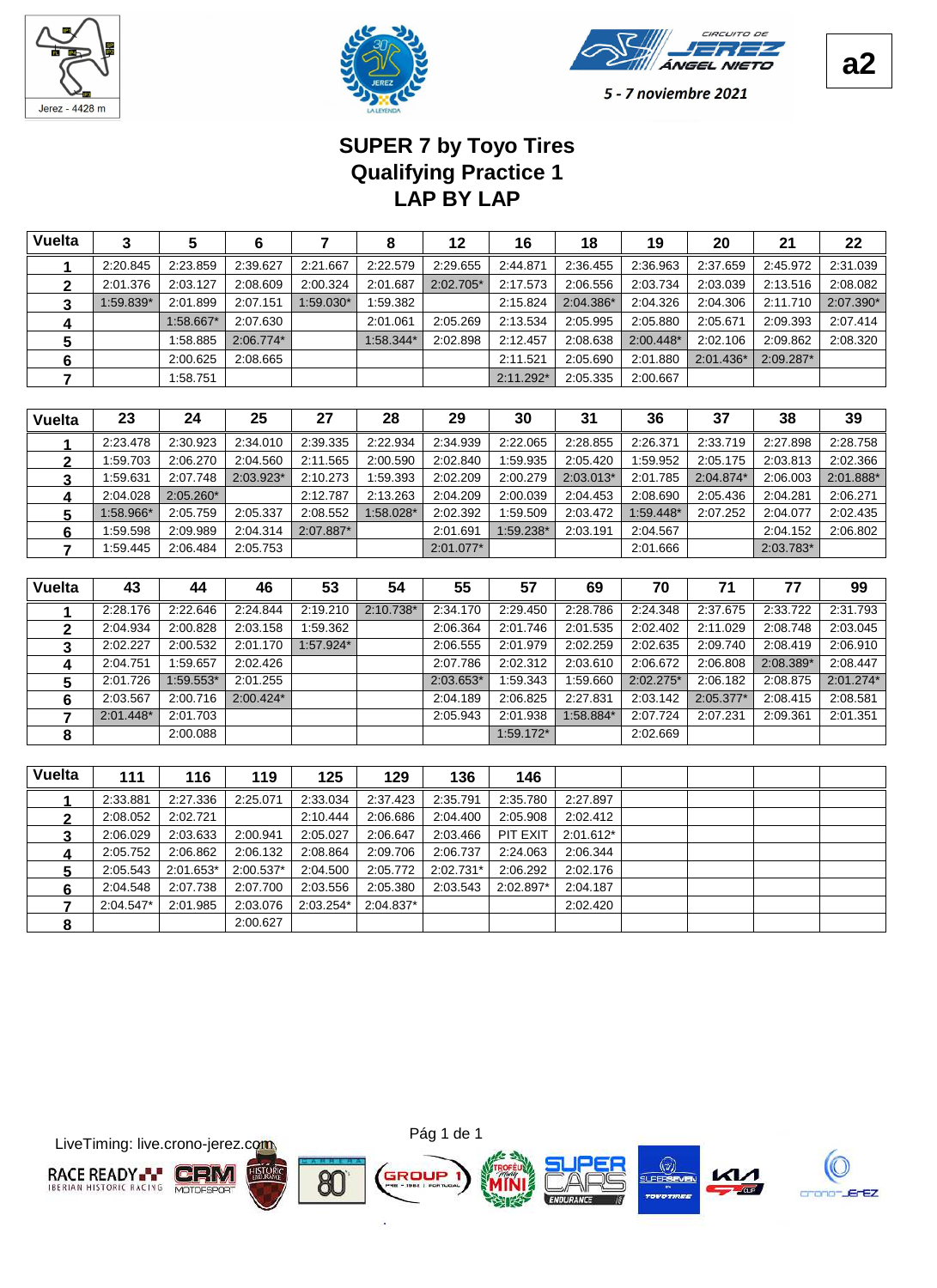





# **SUPER 7 by Toyo Tires Qualifying Practice 1 ANALYSIS**

|                  | <b>Número</b>   |         | 3        |        | 5               |        | 6                |         |          |         | 8        |         | 12       |        | 16               |
|------------------|-----------------|---------|----------|--------|-----------------|--------|------------------|---------|----------|---------|----------|---------|----------|--------|------------------|
| Vta              |                 | Sectorl | Vueltal  |        | Sector Vuelta   |        | Sector Vuelta    | Sector  | Vuelta   | Sector  | Vuelta   | Sector  | Vueltal  | Sector | Vuelta           |
|                  |                 |         |          |        |                 |        |                  |         |          |         |          |         |          |        |                  |
|                  | IP <sub>1</sub> | 1:05.79 | 1:05.791 | 59.335 | 59.335          |        | 1:13.05 1:13.050 | 1:06.50 | 1:06.501 | 1:07.02 | 1:07.026 | 1:09.48 | 1:09.489 |        | 1:14.74 1:14.745 |
|                  | IP <sub>2</sub> | 34.601  | 1:40.392 | 40.606 | 1:39.941        |        | 38.418 1:51.468  | 34.929  | 1:41.430 | 34.908  | 1:41.934 | 37.975  | 1:47.464 | 42.264 | 1:57.009         |
|                  | FL              | 40.453  | 2:20.845 | 43.918 | 2:23.859        | 48.159 | 2:39.627         | 40.237  | 2:21.667 | 40.645  | 2:22.579 | 42.191  | 2:29.655 | 47.862 | 2:44.871         |
|                  | IP <sub>1</sub> | 47.019  | 47.019   | 45.848 | 45.848          | 48.797 | 48.797           | 46.539  | 46.539   | 46.982  | 46.982   | 46.905  | 46.905   | 53.967 | 53.967           |
| $\boldsymbol{2}$ | IP <sub>2</sub> | 34.421  | 1:21.440 |        | 33.378 1:19.226 |        | 35.938 1:24.735  | 33.962  | 1:20.501 | 34.473  | 1:21.455 | 34.933  | 1:21.838 | 38.729 | 1:32.696         |
|                  | FL              | 39.936  | 2:01.376 | 43.901 | 2:03.127        | 43.874 | 2:08.609         | 39.823  | 2:00.324 | 40.232  | 2:01.687 | 40.867  | 2:02.705 | 44.877 | 2:17.573         |
|                  | IP <sub>1</sub> | 45.956  | 45.956   | 45.997 | 45.997          | 48.467 | 48.467           | 45.201  | 45.201   | 45.016  | 45.016   | 46.410  | 46.410   | 51.651 | 51.651           |
| $\mathbf{3}$     | IP <sub>2</sub> | 34.035  | 1:19.991 |        | 33.737 1:19.734 | 36.037 | 1:24.504         | 33.938  | 1:19.139 | 34.142  | 1:19.158 | 36.153  | 1:22.563 | 37.931 | 1:29.582         |
|                  | FL              | 39.848  | 1:59.839 |        | 42.165 2:01.899 | 42.647 | 2:07.151         | 39.891  | 1:59.030 | 40.224  | 1:59.382 | 1:29.56 |          | 46.242 | 2:15.824         |
|                  | IP <sub>1</sub> | 46.629  | 46.629   | 45.547 | 45.547          | 49.197 | 49.197           | 51.290  | 51.290   | 46.432  | 46.432   |         |          | 50.941 | 50.941           |
|                  | IP <sub>2</sub> | 39.598  | 1:26.227 | 33.337 | 1:18.884        | 35.926 | 1:25.123         | 39.996  | 1:31.286 | 34.569  | 1:21.001 | 35.757  | 35.757   | 38.192 | 1:29.133         |
| 4                | FL              |         | ------   | 39.783 | 1:58.667        | 42.507 | 2:07.630         |         | -----    | 40.060  | 2:01.061 | 41.280  | 2:05.269 | 44.401 | 2:13.534         |
|                  | IP1             |         |          | 45.432 | 45.432          | 47.965 | 47.965           |         |          | 45.048  | 45.048   | 46.840  | 46.840   | 50.734 | 50.734           |
|                  | IP <sub>2</sub> |         |          | 33.294 | 1:18.726        | 35.744 | 1:23.709         |         |          | 33.769  | 1:18.817 | 35.183  | 1:22.023 | 37.546 | 1:28.280         |
| 5                | FL              |         |          | 40.159 | 1:58.885        | 43.065 | 2:06.774         |         |          | 39.527  | 1:58.344 | 40.875  | 2:02.898 | 44.177 | 2:12.457         |
|                  | IP <sub>1</sub> |         |          | 45.867 | 45.867          | 48.636 | 48.636           |         |          | 46.730  | 46.730   | 48.136  | 48.136   | 50.573 | 50.573           |
|                  | IP <sub>2</sub> |         |          | 33.352 | 1:19.219        | 36.751 | 1:25.387         |         |          | 35.231  | 1:21.961 | 36.689  | 1:24.825 | 37.224 | 1:27.797         |
| $6\phantom{1}6$  | FL              |         |          |        | 41.406 2:00.625 | 43.278 | 2:08.665         |         |          |         | -----    |         | ------   | 43.724 | 2:11.521         |
|                  | IP1             |         |          | 45.688 | 45.688          | 48.330 | 48.330           |         |          |         |          |         |          | 49.741 | 49.741           |
|                  | IP <sub>2</sub> |         |          | 33.329 | 1:19.017        | 35.899 | 1:24.229         |         |          |         |          |         |          | 36.974 | 1:26.715         |
| $\overline{7}$   | FL              |         |          |        | 39.734 1:58.751 |        |                  |         |          |         |          |         |          | 44.577 | 2:11.292         |
|                  | IP1             |         |          |        |                 |        |                  |         |          |         |          |         |          |        |                  |
|                  | IP <sub>2</sub> |         |          |        |                 |        |                  |         |          |         |          |         |          |        |                  |
| 8                | FL              |         |          |        |                 |        |                  |         |          |         |          |         |          |        |                  |

LiveTiming: live.crono-jerez.com





ä

8C







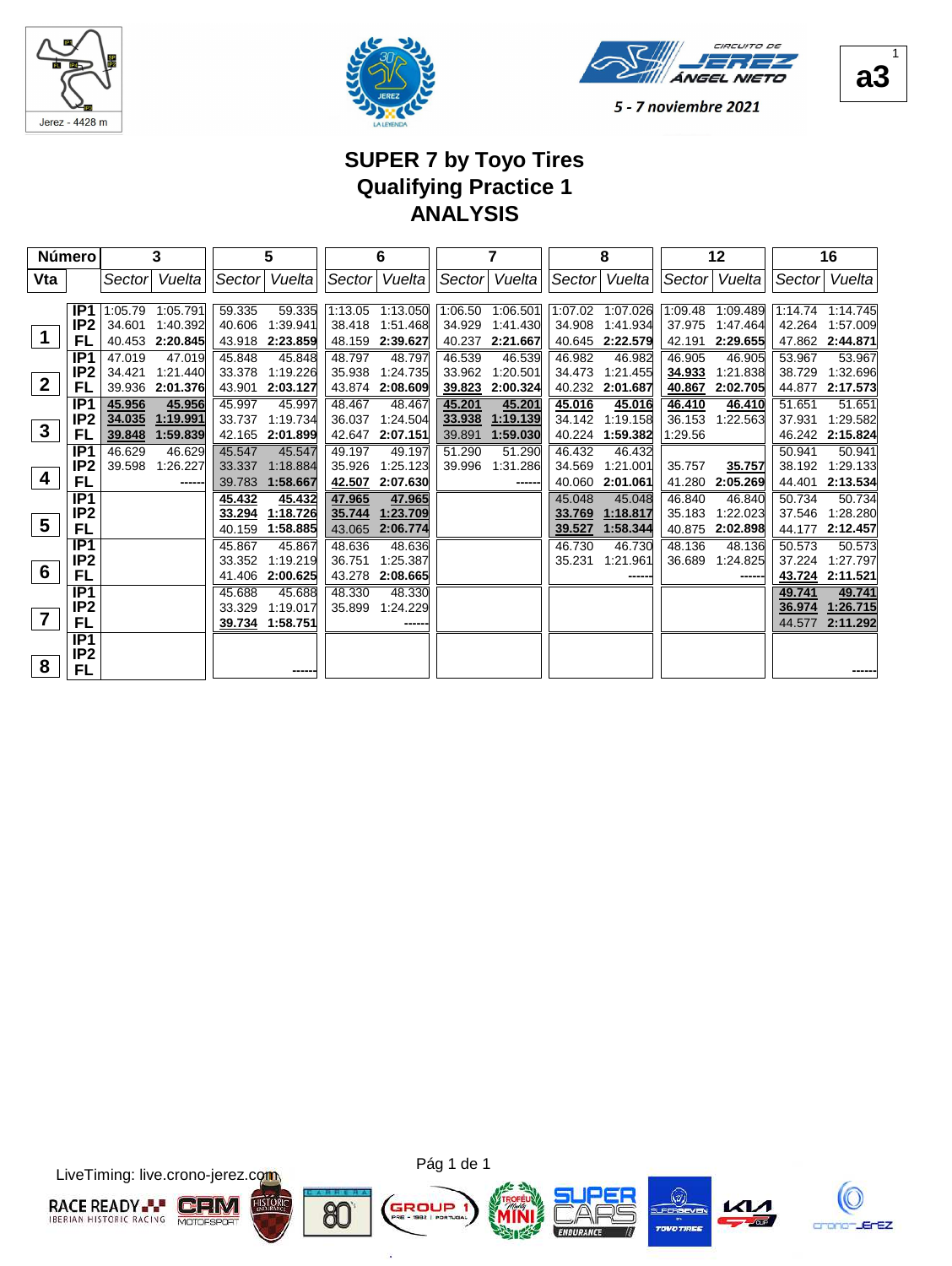





# **SUPER 7 by Toyo Tires Qualifying Practice 1 ANALYSIS**

|                         | Número          |         | 18       |        | 19               |        | 20                |         | 21       |         | 22            |        | 23       |         | 24       |
|-------------------------|-----------------|---------|----------|--------|------------------|--------|-------------------|---------|----------|---------|---------------|--------|----------|---------|----------|
| Vta                     |                 | Sector  | Vueltal  |        | Sector Vuelta    | Sector | Vuelta            | Sector  | Vuelta   |         | Sector Vuelta | Sector | Vueltal  | Sector  | Vuelta   |
|                         |                 |         |          |        |                  |        |                   |         |          |         |               |        |          |         |          |
|                         | IP <sub>1</sub> | 1:12.30 | 1:12.308 |        | 1:14.03 1:14.033 |        | 1:14.35  1:14.354 | 1:14.66 | 1:14.667 | 1:08.70 | 1:08.707      | 59.084 | 59.084   | 1:06.53 | 1:06.538 |
|                         | IP <sub>2</sub> | 39.390  | 1:51.698 | 39.928 | 1:53.961         | 39.290 | 1:53.644          | 43.708  | 1:58.375 | 38.715  | 1.47.422      | 40.438 | 1:39.522 | 39.159  | 1:45.697 |
|                         | FL              | 44.757  | 2:36.455 |        | 43.002 2:36.963  | 44.015 | 2:37.659          | 47.597  | 2:45.972 | 43.617  | 2:31.039      | 43.956 | 2:23.478 | 45.226  | 2:30.923 |
|                         | IP <sub>1</sub> | 48.611  | 48.611   | 47.543 | 47.543           | 47.042 | 47.042            | 51.848  | 51.848   | 49.394  | 49.394        | 45.774 | 45.774   | 48.172  | 48.172   |
|                         | IP <sub>2</sub> | 35.493  | 1:24.104 | 34.549 | 1:22.092         | 34.872 | 1:21.914          | 37.960  | 1:29.808 | 36.132  | 1:25.526      | 33.502 | 1:19.276 | 35.090  | 1:23.262 |
| $\boldsymbol{2}$        | FL              | 42.452  | 2:06.556 | 41.642 | 2:03.734         | 41.125 | 2:03.039          | 43.708  | 2:13.516 | 42.556  | 2:08.082      | 40.427 | 1:59.703 | 43.008  | 2:06.270 |
|                         | IP <sub>1</sub> | 48.026  | 48.026   | 47.258 | 47.258           | 46.874 | 46.874            | 50.871  | 50.871   | 49.234  | 49.234        | 45.450 | 45.450   | 48.440  | 48.440   |
|                         | IP <sub>2</sub> | 34.964  | 1:22.990 | 35.991 | 1:23.249         | 35.858 | 1:22.732          | 37.145  | 1:28.016 | 35.836  | 1:25.070      | 33.436 | 1:18.886 | 35.939  | 1:24.379 |
| $\mathbf{3}$            | FL              | 41.396  | 2:04.386 | 41.077 | 2:04.326         | 41.574 | 2:04.306          | 43.694  | 2:11.710 | 42.320  | 2:07.390      | 40.745 | 1:59.631 | 43.369  | 2:07.748 |
|                         | IP <sub>1</sub> | 47.533  | 47.533   | 48.441 | 48.441           | 49.067 | 49.067            | 49.298  | 49.298   | 49.245  | 49.245        | 46.009 | 46.009   | 47.943  | 47.943   |
|                         | IP <sub>2</sub> | 36.024  | 1:23.557 | 35.473 | 1:23.914         | 35.183 | 1:24.250          | 37.038  | 1:26.336 | 35.764  | 1:25.009      | 38.352 | 1:24.361 | 35.276  | 1:23.219 |
| $\overline{\mathbf{4}}$ | FL              | 42.438  | 2:05.995 | 41.966 | 2:05.880         | 41.421 | 2:05.671          | 43.057  | 2:09.393 | 42.405  | 2:07.414      | 39.667 | 2:04.028 | 42.041  | 2:05.260 |
|                         | IP <sub>1</sub> | 50.075  | 50.075   | 46.285 | 46.285           | 46.695 | 46.695            | 49.642  | 49.642   | 49.331  | 49.331        | 45.422 | 45.422   | 47.892  | 47.892   |
|                         | IP <sub>2</sub> | 36.408  | 1:26.483 | 34.078 | 1:20.363         | 34.722 | 1:21.417          | 36.900  | 1.26.542 | 36.017  | 1:25.348      | 33.428 | 1:18.850 | 35.661  | 1:23.553 |
| $5\phantom{1}$          | FL              | 42.155  | 2:08.638 | 40.085 | 2:00.448         | 40.689 | 2:02.106          | 43.320  | 2:09.862 | 42.972  | 2:08.320      | 40.116 | 1:58.966 | 42.206  | 2:05.759 |
|                         | IP <sub>1</sub> | 48.373  | 48.373   | 46.982 | 46.982           | 46.587 | 46.587            | 49.839  | 49.839   | 51.946  | 51.946        | 45.564 | 45.564   | 48.087  | 48.087   |
|                         | IP <sub>2</sub> | 35.807  | 1:24.180 | 34.342 | 1:21.324         | 34.560 | 1:21.147          | 36.942  | 1:26.781 | 43.831  | 1:35.777      | 33.969 | 1.19.533 | 37.401  | 1:25.488 |
| $6\phantom{1}6$         | FL              | 41.510  | 2:05.690 | 40.556 | 2:01.880         | 40.289 | 2:01.436          | 42.506  | 2:09.287 |         | ------        | 40.065 | 1:59.598 | 44.501  | 2:09.989 |
|                         | IP <sub>1</sub> | 47.795  | 47.795   | 46.364 | 46.364           | 46.780 | 46.780            | 50.272  | 50.272   |         |               | 45.729 | 45.729   | 48.530  | 48.530   |
|                         | IP <sub>2</sub> | 35.560  | 1:23.355 | 34.033 | 1:20.397         | 35.019 | 1.21.799          | 37.175  | 1:27.447 |         |               | 33.759 | 1.19.488 | 35.907  | 1:24.437 |
| $\overline{7}$          | FL              | 41.980  | 2:05.335 | 40.270 | 2:00.667         |        |                   |         |          |         |               | 39.957 | 1:59.445 | 42.047  | 2:06.484 |
|                         | IP <sub>1</sub> |         |          |        |                  |        |                   |         |          |         |               |        |          |         |          |
|                         | IP <sub>2</sub> |         |          |        |                  |        |                   |         |          |         |               |        |          |         |          |
| 8                       | FL              |         |          |        |                  |        |                   |         |          |         |               |        |          |         |          |

LiveTiming: live.crono-jerez.com











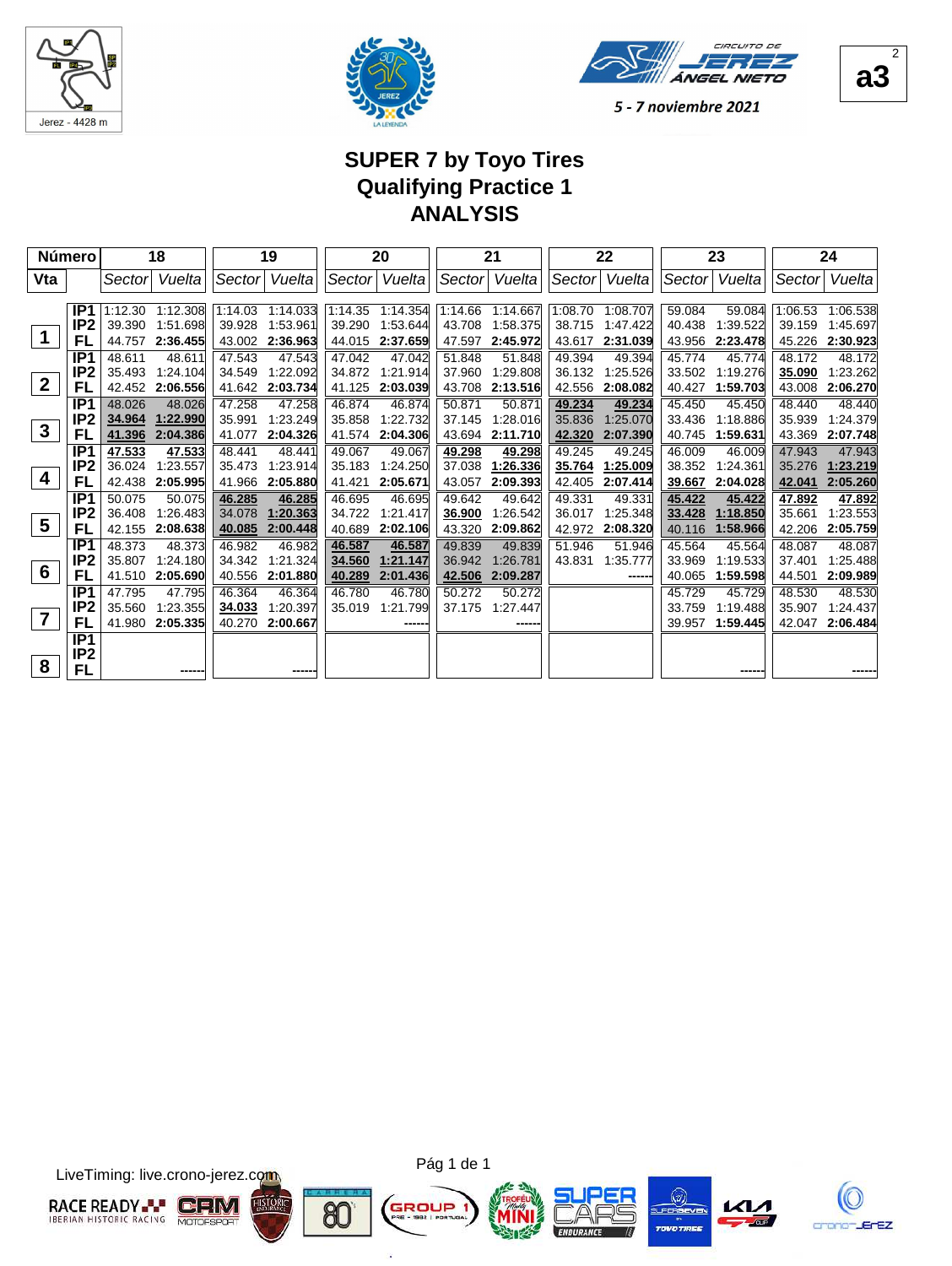





# **SUPER 7 by Toyo Tires Qualifying Practice 1 ANALYSIS**

|                  | <b>Número</b>   |         | 25               |        | 27                        | 28                        |         | 29              |         | 30            |        | 31               |         | 36            |
|------------------|-----------------|---------|------------------|--------|---------------------------|---------------------------|---------|-----------------|---------|---------------|--------|------------------|---------|---------------|
| Vta              |                 |         | Sector Vuelta    |        | Sector Vuelta             | Sector Vuelta             |         | Sector Vuelta   |         | Sector Vuelta |        | Sectorl Vueltal  |         | Sector Vuelta |
|                  |                 |         |                  |        |                           |                           |         |                 |         |               |        |                  |         |               |
|                  | IP <sub>1</sub> |         | 1:13.74 1:13.742 |        | 1:13.64 1:13.647          |                           | 1:12.88 | 1:12.883        | 1:06.74 | 1:06.745      |        | 1:09.34 1:09.343 | 1:08.93 | 1:08.939      |
|                  | IP2             |         | 38.047 1:51.789  |        | 41.243 1:54.890           |                           |         | 38.816 1:51.699 | 34.634  | 1:41.379      | 37.475 | 1:46.818         | 36.459  | 1:45.398      |
| $\mathbf 1$      | FL              | 42.221  | 2:34.010         | 44.445 | 2:39.335 2:22.93 2:22.934 |                           | 43.240  | 2:34.939        | 40.686  | 2:22.065      | 42.037 | 2:28.855         | 40.973  | 2:26.371      |
|                  | IP <sub>1</sub> | 48.103  | 48.103           | 51.235 | 51.235                    |                           | 47.580  | 47.580          | 45.889  | 45.889        | 47.836 | 47.836           | 46.285  | 46.285        |
|                  | IP <sub>2</sub> | 35.053  | 1:23.156         | 36.886 | 1:28.121                  |                           | 34.459  | 1:22.039        | 34.229  | 1:20.118      | 36.326 | 1:24.162         | 33.776  | 1:20.061      |
| $\boldsymbol{2}$ | FL              | 41.404  | 2:04.560         |        | 43.444 2:11.565           | $ 2:00.59$ 2:00.590       | 40.801  | 2:02.840        | 39.817  | 1:59.935      | 41.258 | 2:05.420         | 39.891  | 1:59.952      |
|                  | IP <sub>1</sub> | 47.825  | 47.825           | 49.497 | 49.497                    |                           | 46.690  | 46.690          | 45.545  | 45.545        | 47.596 | 47.596           | 45.813  | 45.813        |
|                  | IP <sub>2</sub> | 35.201  | 1:23.026         | 36.879 | 1:26.376                  |                           | 34.993  | 1:21.683        | 34.408  | 1:19.953      | 35.053 | 1:22.649         | 34.231  | 1:20.044      |
| $\mathbf{3}$     | FL              | 40.897  | 2:03.923         | 43.897 |                           | 2:10.273 1:59.39 1:59.393 | 40.526  | 2:02.209        | 40.326  | 2:00.279      | 40.364 | 2:03.013         | 41.741  | 2:01.785      |
|                  | IP <sub>1</sub> | 49.181  | 49.181           | 50.317 | 50.317                    |                           | 48.951  | 48.951          | 46.342  | 46.342        | 46.784 | 46.784           | 46.542  | 46.542        |
|                  | IP <sub>2</sub> | 35.238  | 1:24.419         | 36.658 | 1:26.975                  |                           | 34.754  | 1:23.705        | 33.928  | 1:20.270      | 35.703 | 1:22.487         | 36.163  | 1:22.705      |
| 4                | FL              | 1:28.68 |                  |        | 45.812 2:12.787           | $ 2:13.26$ 2:13.263       | 40.504  | 2:04.209        | 39.769  | 2:00.039      | 41.966 | 2:04.453         | 45.985  | 2:08.690      |
|                  | IP1             |         |                  | 49.586 | 49.586                    |                           | 46.847  | 46.847          | 45.717  | 45.717        | 47.232 | 47.232           | 45.846  | 45.846        |
|                  | IP <sub>2</sub> | 36.398  | 36.398           | 36.259 | 1:25.845                  |                           | 34.659  | 1:21.506        | 34.175  | 1:19.892      | 35.376 | 1:22.608         | 33.862  | 1:19.708      |
| $5\phantom{1}$   | FL              | 41.759  | 2:05.337         | 42.707 | 2:08.552 1:58.02 1:58.028 |                           | 40.886  | 2:02.392        | 39.617  | 1:59.509      | 40.864 | 2:03.472         | 39.740  | 1:59.448      |
|                  | IP <sub>1</sub> | 47.528  | 47.528           | 48.998 | 48.998                    |                           | 46.979  | 46.979          | 45.344  | 45.344        | 46.765 | 46.765           | 46.478  | 46.478        |
|                  | IP <sub>2</sub> | 35.238  | 1:22.766         | 36.142 | 1:25.140                  |                           | 34.316  | 1:21.295        | 33.945  | 1:19.289      | 35.499 | 1:22.264         | 35.018  | 1:21.496      |
| $6\phantom{1}6$  | FL              | 41.548  | 2:04.314         | 42.747 | 2:07.887                  |                           | 40.396  | 2:01.691        | 39.949  | 1:59.238      | 40.927 | 2:03.191         | 43.071  | 2:04.567      |
|                  | IP <sub>1</sub> | 47.529  | 47.529           | 52.952 | 52.952                    |                           | 46.579  | 46.579          | 46.119  | 46.119        | 46.716 | 46.716           | 46.549  | 46.549        |
|                  | IP <sub>2</sub> | 36.281  | 1:23.810         | 39.816 | 1:32.768                  |                           | 34.041  | 1:20.620        | 34.266  | 1:20.385      | 35.010 | 1:21.726         | 34.479  | 1:21.028      |
| $\overline{7}$   | FL              |         | 41.943 2:05.753  |        |                           |                           | 40.457  | 2:01.077        |         |               |        |                  | 40.638  | 2:01.666      |
|                  | IP1             |         |                  |        |                           |                           |         |                 |         |               |        |                  | 46.852  | 46.852        |
|                  | IP <sub>2</sub> |         |                  |        |                           |                           |         |                 |         |               |        |                  | 36.745  | 1:23.597      |
| 8                | FL              |         | -----            |        |                           |                           |         |                 |         |               |        |                  |         |               |

LiveTiming: live.crono-jerez.com



ä

8C







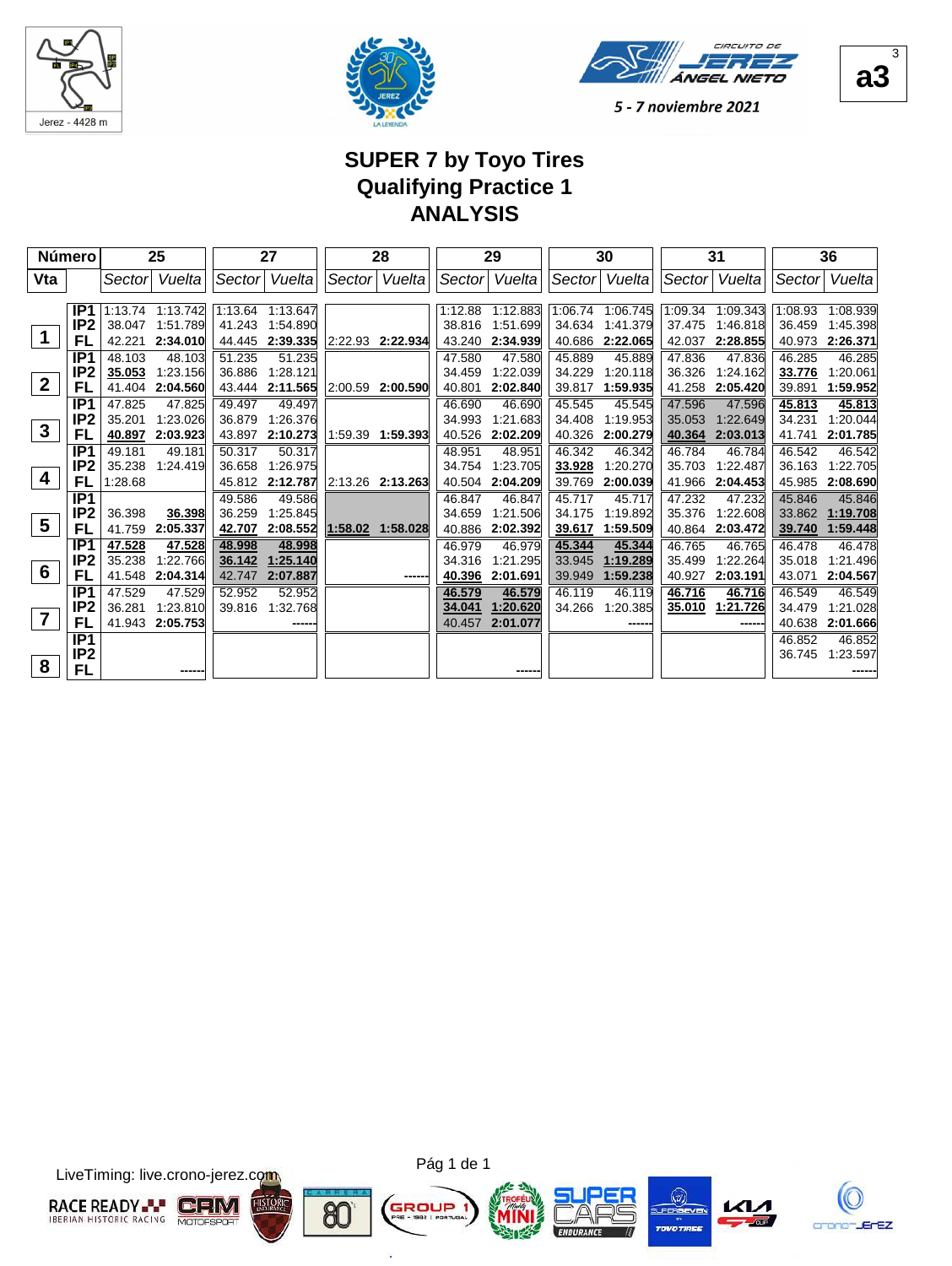





# **SUPER 7 by Toyo Tires Qualifying Practice 1 ANALYSIS**

|                  | <b>Número</b>   |         | 37              |        | 38               |        | 39               |        | 43                                |        | 44              |        | 46               |        | 53               |
|------------------|-----------------|---------|-----------------|--------|------------------|--------|------------------|--------|-----------------------------------|--------|-----------------|--------|------------------|--------|------------------|
| Vta              |                 | Sector  | Vueltal         |        | Sector Vuelta    |        | Sector Vuelta    |        | Sector Vuelta                     |        | Sector Vuelta   |        | ∣Sector∣ VueltaI | Sector | Vuelta           |
|                  |                 |         |                 |        |                  |        |                  |        |                                   |        |                 |        |                  |        |                  |
|                  | IP1             | 1:08.96 | 1:08.960        |        | 1:09.54 1:09.545 |        | 1:09.91 1:09.919 |        | 1:08.53 1:08.530 1:07.51 1:07.514 |        |                 |        | 1:08.95 1:08.954 |        | 1:05.95 1:05.955 |
|                  | IP <sub>2</sub> |         | 41.382 1:50.342 |        | 36.672 1:46.217  | 36.649 | 1:46.568         | 37.580 | 1:46.110                          | 34.483 | 1:41.997        | 34.979 | 1.43.933         | 33.460 | 1:39.415         |
| $\mathbf 1$      | FL              |         | 43.377 2:33.719 |        | 41.681 2:27.898  | 42.190 | 2:28.758         | 42.066 | 2:28.176                          | 40.649 | 2:22.646        | 40.911 | 2:24.844         | 39.795 | 2:19.210         |
|                  | IP <sub>1</sub> | 47.983  | 47.983          | 47.675 | 47.675           | 46.894 | 46.894           | 47.658 | 47.658                            | 46.563 | 46.563          | 48.263 | 48.263           | 46.045 | 46.045           |
|                  | IP <sub>2</sub> | 35.411  | 1:23.394        | 35.389 | 1:23.064         | 34.864 | 1:21.758         | 36.479 | 1:24.137                          | 34.377 | 1:20.940        | 34.630 | 1:22.893         | 33.476 | 1:19.521         |
| $\boldsymbol{2}$ | FL              | 41.781  | 2:05.175        | 40.749 | 2:03.813         | 40.608 | 2:02.366         | 40.797 | 2:04.934                          | 39.888 | 2:00.828        | 40.265 | 2:03.158         | 39.841 | 1:59.362         |
|                  | IP <sub>1</sub> | 47.767  | 47.767          | 48.029 | 48.029           | 46.739 | 46.739           | 46.453 | 46.453                            | 45.748 | 45.748          | 46.669 | 46.669           | 45.389 | 45.389           |
|                  | IP <sub>2</sub> |         | 35.338 1:23.105 | 37.249 | 1:25.278         | 34.362 | 1:21.101         | 35.043 | 1:21.496                          | 34.980 | 1:20.728        | 34.329 | 1:20.998         | 33.226 | 1:18.615         |
| $\mathbf{3}$     | FL              | 41.769  | 2:04.874        | 40.725 | 2:06.003         | 40.787 | 2:01.888         | 40.731 | 2:02.227                          | 39.804 | 2:00.532        | 40.172 | 2:01.170         | 39.309 | 1:57.924         |
|                  | IP <sub>1</sub> | 47.768  | 47.768          | 48.043 | 48.043           | 48.092 | 48.092           | 47.073 | 47.073                            | 46.009 | 46.009          | 46.803 | 46.803           | 46.755 | 46.755           |
|                  | IP <sub>2</sub> | 35.577  | 1:23.345        | 35.739 | 1:23.782         | 36.021 | 1:24.113         | 35.803 | 1:22.876                          | 34.175 | 1:20.184        | 34.884 | 1:21.687         | 34.358 | 1:21.113         |
| 4                | FL              | 42.091  | 2:05.436        | 40.499 | 2:04.281         | 42.158 | 2:06.271         | 41.875 | 2:04.751                          | 39.473 | 1:59.657        | 40.739 | 2:02.426         |        |                  |
|                  | IP <sub>1</sub> | 48.507  | 48.507          | 47.062 | 47.062           | 46.163 | 46.163           | 46.539 | 46.539                            | 45.935 | 45.935          | 46.942 | 46.942           |        |                  |
|                  | IP <sub>2</sub> | 36.380  | 1:24.887        | 35.838 | 1:22.900         | 34.870 | 1:21.033         | 34.490 | 1:21.029                          | 34.047 | 1:19.982        | 34.398 | 1:21.340         |        |                  |
| $5\phantom{1}$   | FL              | 42.365  | 2:07.252        | 41.177 | 2:04.077         | 41.402 | 2:02.435         | 40.697 | 2:01.726                          | 39.571 | 1:59.553        | 39.915 | 2:01.255         |        |                  |
|                  | IP <sub>1</sub> | 48.268  | 48.268          | 47.883 | 47.883           | 48.331 | 48.331           | 47.397 | 47.397                            | 46.542 | 46.542          | 46.608 | 46.608           |        |                  |
|                  | IP <sub>2</sub> | 35.983  | 1:24.251        | 35.534 | 1:23.417         | 36.796 | 1:25.127         | 35.477 | 1:22.874                          | 34.413 | 1:20.955        | 34.099 | 1:20.707         |        |                  |
| 6                | FL              |         | ------          |        | 40.735 2:04.152  | 41.675 | 2:06.802         | 40.693 | 2:03.567                          | 39.761 | 2:00.716        | 39.717 | 2:00.424         |        |                  |
|                  | IP <sub>1</sub> |         |                 | 47.349 | 47.349           | 46.267 | 46.267           | 46.644 | 46.644                            | 46.169 | 46.169          | 48.039 | 48.039           |        |                  |
|                  | IP <sub>2</sub> |         |                 | 35.861 | 1:23.210         | 34.327 | 1:20.594         | 34.608 | 1:21.252                          | 34.281 | 1:20.450        | 40.094 | 1:28.133         |        |                  |
|                  | FL              |         |                 |        | 40.573 2:03.783  |        | -----            | 40.196 | 2:01.448                          | 41.253 | 2:01.703        |        |                  |        |                  |
|                  | IP <sub>1</sub> |         |                 |        |                  |        |                  |        |                                   | 45.384 | 45.384          |        |                  |        |                  |
|                  | IP <sub>2</sub> |         |                 |        |                  |        |                  |        |                                   | 33.874 | <u>1:19.258</u> |        |                  |        |                  |
| 8                | FL              |         |                 |        |                  |        |                  |        |                                   | 40.830 | 2:00.088        |        |                  |        |                  |

LiveTiming: live.crono-jerez.com





ä







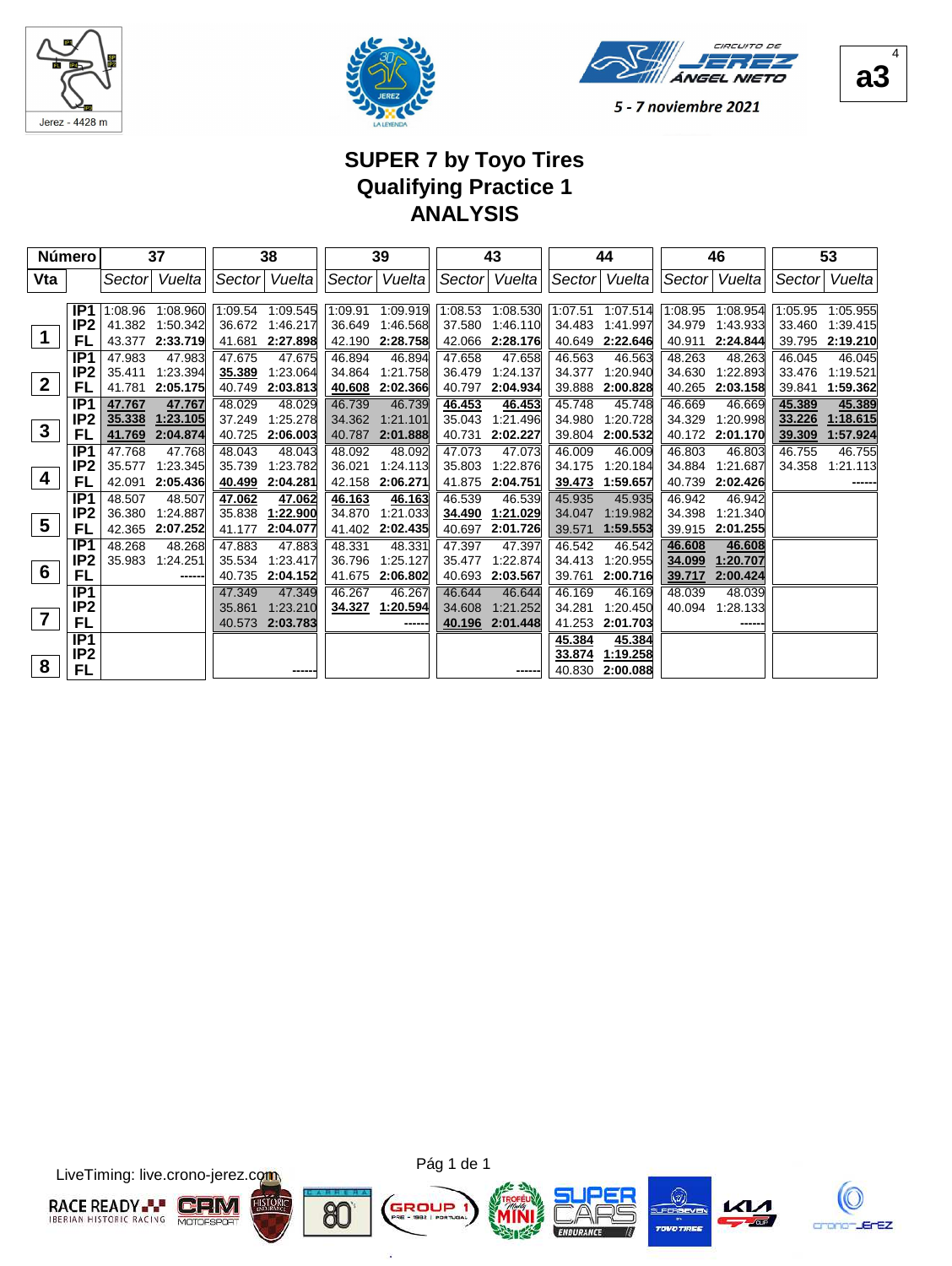





### **SUPER 7 by Toyo Tires Qualifying Practice 1 ANALYSIS**

|                         | <b>Número</b>                      |         | 54       |                  | 55                   |                  | 57                 |                  | 69                   |                  | 70                   |                  | 71                   |                  | 77                   |
|-------------------------|------------------------------------|---------|----------|------------------|----------------------|------------------|--------------------|------------------|----------------------|------------------|----------------------|------------------|----------------------|------------------|----------------------|
| Vta                     |                                    | Sectorl | Vuelta   | Sector           | Vuelta               | Sector           | Vuelta             | Sector           | Vuelta               |                  | Sector   Vuelta      | Sector           | Vueltal              | Sector           | Vuelta               |
|                         |                                    |         |          |                  |                      |                  |                    |                  |                      |                  |                      |                  |                      |                  |                      |
|                         | IP <sub>1</sub>                    | 50.418  | 50.418   | 1:12.08          | 1:12.083             | 1:09.75          | 1:09.759           | 1:09.23          | 1:09.239             | 1:08.16          | 1:08.161             | 1:15.21          | 1:15.216             | 1:08.61          | 1:08.617             |
|                         | IP <sub>2</sub>                    | 36.239  | 1:26.657 | 38.467           | 1:50.550             | 37.917           | 1:47.676           | 37.752           | 1:46.991             | 35.773           | 1:43.934             | 38.311           | 1:53.527             | 41.419           | 1:50.036             |
|                         | FL                                 | 44.081  | 2:10.738 | 43.620           | 2:34.170             | 41.774           | 2:29.450           | 41.795           | 2:28.786             | 40.414           | 2:24.348             | 44.148           | 2:37.675             | 43.686           | 2:33.722             |
|                         | IP <sub>1</sub>                    |         |          | 48.746           | 48.746               | 46.008           | 46.008             | 45.818           | 45.818               | 47.203           | 47.203               | 51.663           | 51.663               | 49.629           | 49.629               |
| $\boldsymbol{2}$        | IP <sub>2</sub>                    |         |          | 35.630           | 1:24.376             | 34.465           | 1:20.473           | 34.363           | 1:20.181             | 34.956           | 1:22.159             | 36.600           | 1:28.263             | 36.079           | 1:25.708             |
|                         | FL                                 |         | -----    | 41.988           | 2:06.364             | 41.273           | 2:01.746           | 41.354           | 2:01.535             | 40.243           | 2:02.402             | 42.766           | 2:11.029             | 43.040           | 2:08.748             |
|                         | IP1                                |         |          | 48.918           | 48.918               | 47.003           | 47.003             | 46.777           | 46.777               | 46.748           | 46.748               | 51.325           | 51.325               | 48.710           | 48.710               |
| $\mathbf{3}$            | IP <sub>2</sub>                    |         |          | 35.977           | 1:24.895             | 34.669           | 1:21.672           | 35.129           | 1:21.906             | 34.758           | 1:21.506             | 36.149           | 1:27.474             | 36.091           | 1:24.801             |
|                         | FL                                 |         |          | 41.660           | 2:06.555             | 40.307           | 2:01.979           | 40.353           | 2:02.259             | 41.129           | 2:02.635             | 42.266           | 2:09.740             | 43.618           | 2:08.419             |
|                         | IP1                                |         |          | 48.592           | 48.592               | 47.906           | 47.906             | 49.178           | 49.178               | 47.249           | 47.249               | 48.924           | 48.924               | 48.971           | 48.971               |
| 4                       | IP <sub>2</sub>                    |         |          | 36.277           | 1:24.869             | 34.134           | 1:22.040           | 34.706           | 1:23.884             | 35.575           | 1:22.824             | 35.751           | 1:24.675             | 36.415           | 1:25.386             |
|                         | FL                                 |         |          | 42.917           | 2:07.786             | 40.272           | 2:02.312           | 39.726           | 2:03.610             | 43.848           | 2:06.672             | 42.133           | 2:06.808             | 43.003           | 2:08.389             |
|                         | IP <sub>1</sub><br>IP <sub>2</sub> |         |          | 48.071           | 48.071               | 46.021           | 46.021<br>1.19.813 | 45.823           | 45.823               | 46.682           | 46.682               | 48.244           | 48.244               | 49.242           | 49.242               |
| $\overline{\mathbf{5}}$ |                                    |         |          | 34.514           | 1:22.585<br>2:03.653 | 33.792           |                    | 34.007           | 1:19.830<br>1:59.660 | 34.647           | 1:21.329<br>2:02.275 | 35.873<br>42.065 | 1:24.117<br>2:06.182 | 36.239           | 1:25.481<br>2:08.875 |
|                         | FL                                 |         |          | 41.068           |                      | 39.530           | 1:59.343           | 39.830           |                      | 40.946           |                      |                  |                      | 43.394           |                      |
|                         | IP <sub>1</sub><br>IP <sub>2</sub> |         |          | 47.500           | 47.500<br>1:22.821   | 48.009           | 48.009<br>1:22.787 | 56.816           | 56.816               | 47.247           | 47.247<br>1:22.156   | 48.072<br>35.596 | 48.072<br>1:23.668   | 49.141           | 49.141<br>1:25.532   |
| $6\phantom{1}6$         | FL                                 |         |          | 35.321<br>41.368 | 2:04.189             | 34.778<br>44.038 | 2:06.825           | 48.234<br>42.781 | 1:45.050<br>2:27.831 | 34.909<br>40.986 | 2:03.142             | 41.709           | 2:05.377             | 36.391<br>42.883 | 2:08.415             |
|                         | IP1                                |         |          |                  | 47.684               | 46.547           | 46.547             |                  |                      | 50.935           |                      | 49.020           | 49.020               | 49.200           | 49.200               |
|                         | IP2                                |         |          | 47.684<br>36.324 | 1:24.008             | 34.526           | 1:21.073           | 45.567<br>33.782 | 45.567<br>1:19.349   | 35.614           | 50.935<br>1.26.549   | 35.914           | 1:24.934             | 36.167           | 1:25.367             |
| $\overline{7}$          |                                    |         |          | 41.935           | 2:05.943             | 40.865           |                    |                  | 1:58.884             | 41.175           | 2:07.724             | 42.297           | 2:07.231             | 43.994           | 2:09.361             |
|                         | FL                                 |         |          |                  |                      |                  | 2:01.938           | 39.535           |                      |                  |                      |                  |                      |                  |                      |
|                         | IP <sub>1</sub><br>IP2             |         |          |                  |                      | 45.261           | 45.261             |                  |                      | 46.814           | 46.814               |                  |                      |                  |                      |
| 8                       |                                    |         |          |                  |                      | 33.918           | 1:19.179           |                  |                      | 34.580           | 1:21.394             |                  |                      |                  |                      |
|                         | FL                                 |         |          |                  |                      | 39.993           | 1:59.172           |                  |                      | 41.275           | 2:02.669             |                  |                      |                  |                      |

LiveTiming: live.crono-jerez.com



ä

8C





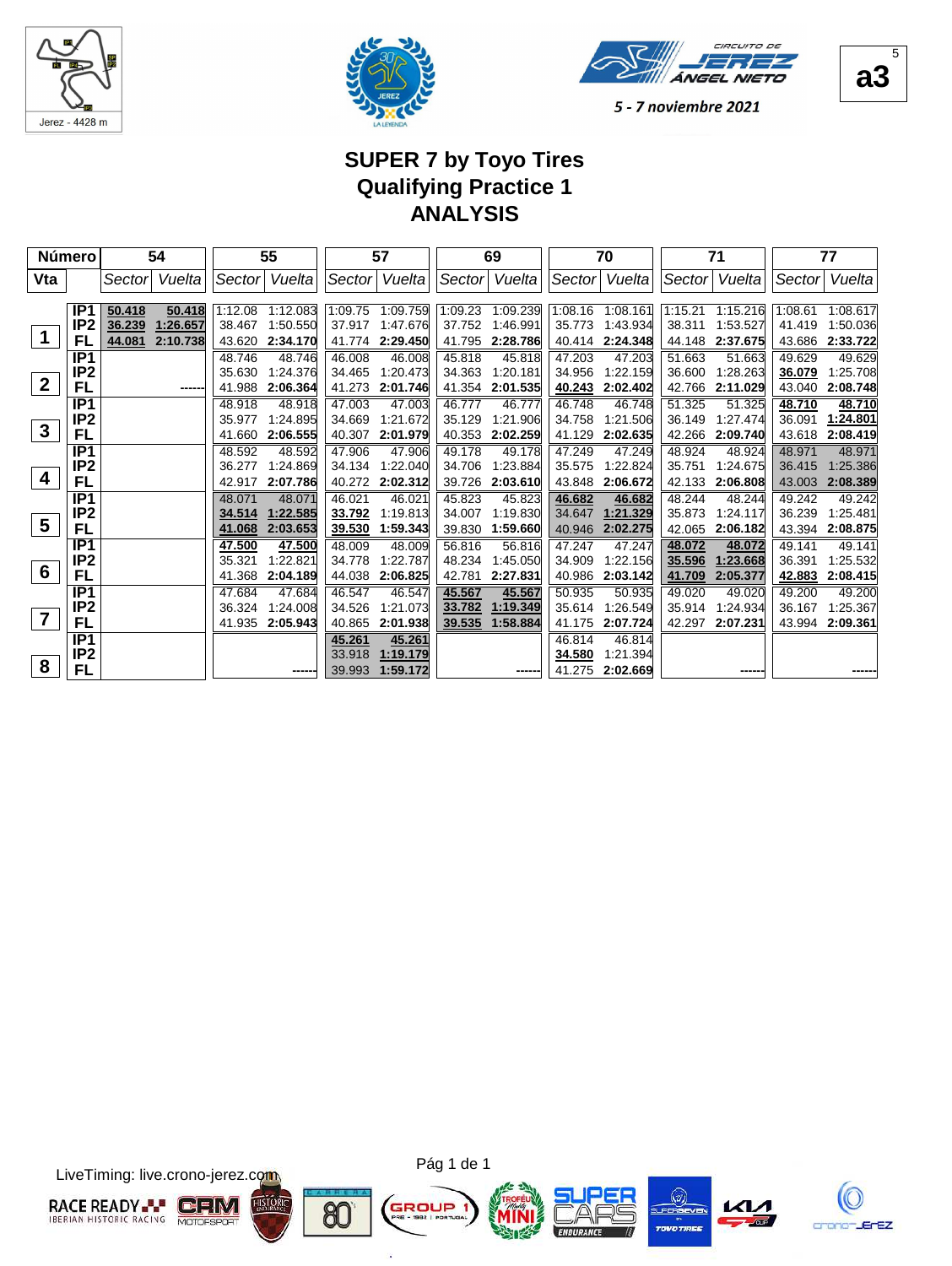





# **SUPER 7 by Toyo Tires Qualifying Practice 1 ANALYSIS**

|                         | <b>Número</b>   |         | 99       |         | 111             |         | 116           |         | 119      |         | 125           |         | 129      |         | 136      |
|-------------------------|-----------------|---------|----------|---------|-----------------|---------|---------------|---------|----------|---------|---------------|---------|----------|---------|----------|
| Vta                     |                 | Sectorl | Vuelta   |         | Sector   Vuelta |         | Sector Vuelta | Sector  | Vuelta   |         | Sector Vuelta | Sector  | Vuelta   | Sector  | Vuelta   |
|                         |                 |         |          |         |                 |         |               |         |          |         |               |         |          |         |          |
|                         | IP <sub>1</sub> | 1:10.96 | 1:10.968 | 1:12.89 | 1:12.894        | 1:08.82 | 1:08.829      | 1:08.65 | 1:08.659 | 1:10.54 | 1:10.549      | 1:13.42 | 1:13.428 | 1:12.53 | 1:12.539 |
|                         | IP <sub>2</sub> | 39.327  | 1:50.295 | 37.793  | 1:50.687        | 36.755  | 1:45.584      | 36.140  | 1:44.799 | 38.311  | 1:48.860      | 38.736  | 1:52.164 | 39.566  | 1:52.105 |
|                         | FL              | 41.498  | 2:31.793 | 43.194  | 2:33.881        | 41.752  | 2:27.336      | 40.272  | 2:25.071 | 44.174  | 2:33.034      | 45.259  | 2:37.423 | 43.686  | 2:35.791 |
|                         | IP <sub>1</sub> | 46.734  | 46.734   | 49.101  | 49.101          | 47.173  | 47.173        | 46.776  | 46.776   | 48.412  | 48.412        | 48.190  | 48.190   | 47.611  | 47.611   |
|                         | IP <sub>2</sub> | 34.934  | 1:21.668 | 36.345  | 1.25.446        | 34.698  | 1:21.871      | 34.543  | 1:21.319 | 35.569  | 1:23.981      | 35.290  | 1:23.480 | 35.426  | 1:23.037 |
| $\boldsymbol{2}$        | FL              | 41.377  | 2:03.045 | 42.606  | 2:08.052        | 40.850  | 2:02.721      | 1:26.50 |          | 46.463  | 2:10.444      | 43.206  | 2:06.686 | 41.363  | 2:04.400 |
|                         | IP <sub>1</sub> | 47.353  | 47.353   | 48.096  | 48.096          | 48.122  | 48.122        |         |          | 47.817  | 47.817        | 49.050  | 49.050   | 47.198  | 47.198   |
|                         | IP <sub>2</sub> | 37.070  | 1:24.423 | 35.386  | 1:23.482        | 35.061  | 1:23.183      | 34.452  | 34.452   | 34.993  | 1:22.810      | 35.687  | 1:24.737 | 34.917  | 1:22.115 |
| $\mathbf{3}$            | FL              | 42.487  | 2:06.910 | 42.547  | 2:06.029        | 40.450  | 2:03.633      | 40.369  | 2:00.941 | 42.217  | 2:05.027      | 41.910  | 2:06.647 | 41.351  | 2:03.466 |
|                         | IP <sub>1</sub> | 47.447  | 47.447   | 48.557  | 48.557          | 50.717  | 50.717        | 46.460  | 46.460   | 48.626  | 48.626        | 48.932  | 48.932   | 48.945  | 48.945   |
|                         | IP <sub>2</sub> | 38.753  | 1:26.200 | 35.129  | 1:23.686        | 35.577  | 1:26.294      | 36.217  | 1:22.677 | 35.000  | 1:23.626      | 35.558  | 1:24.490 | 35.390  | 1:24.335 |
| 4                       | FL              | 42.247  | 2:08.447 | 42.066  | 2:05.752        | 40.568  | 2:06.862      | 43.455  | 2:06.132 | 45.238  | 2:08.864      | 45.216  | 2:09.706 | 42.402  | 2:06.737 |
|                         | IP <sub>1</sub> | 46.526  | 46.526   | 47.526  | 47.526          | 46.636  | 46.636        | 45.748  | 45.748   | 47.474  | 47.474        | 48.075  | 48.075   | 47.110  | 47.110   |
|                         | IP <sub>2</sub> | 34.462  | 1:20.988 | 35.866  | 1:23.392        | 34.214  | 1:20.850      | 34.001  | 1:19.749 | 35.149  | 1:22.623      | 35.622  | 1:23.697 | 34.820  | 1:21.930 |
| $\overline{\mathbf{5}}$ | FL              | 40.286  | 2:01.274 | 42.151  | 2:05.543        | 40.803  | 2:01.653      | 40.788  | 2:00.537 | 41.877  | 2:04.500      | 42.075  | 2:05.772 | 40.801  | 2:02.731 |
|                         | IP <sub>1</sub> | 51.162  | 51.162   | 47.857  | 47.857          | 49.723  | 49.723        | 46.018  | 46.018   | 47.551  | 47.551        | 47.709  | 47.709   | 47.105  | 47.105   |
|                         | IP <sub>2</sub> | 36.401  | 1:27.563 | 35.122  | 1:22.979        | 36.051  | 1:25.774      | 37.034  | 1:23.052 | 34.606  | 1:22.157      | 35.685  | 1:23.394 | 35.139  | 1:22.244 |
| 6                       | FL              | 41.018  | 2:08.581 | 41.569  | 2:04.548        | 41.964  | 2:07.738      | 44.648  | 2:07.700 | 41.399  | 2:03.556      | 41.986  | 2:05.380 | 41.299  | 2:03.543 |
|                         | IP <sub>1</sub> | 46.638  | 46.638   | 47.614  | 47.614          | 46.251  | 46.251        | 47.855  | 47.855   | 47.375  | 47.375        | 48.029  | 48.029   | 47.360  | 47.360   |
|                         | IP <sub>2</sub> | 34.289  | 1:20.927 | 35.092  | 1:22.706        | 35.341  | 1.21.592      | 34.860  | 1:22.715 | 34.512  | 1:21.887      | 35.213  | 1:23.242 | 36.784  | 1.24.144 |
| $\overline{7}$          | FL              | 40.424  | 2:01.351 | 41.841  | 2:04.547        | 40.393  | 2:01.985      | 40.361  | 2:03.076 | 41.367  | 2:03.254      | 41.595  | 2:04.837 |         |          |
|                         | IP <sub>1</sub> |         |          |         |                 |         |               | 45.856  | 45.856   |         |               |         |          |         |          |
|                         | IP <sub>2</sub> |         |          |         |                 |         |               | 34.911  | 1:20.767 |         |               |         |          |         |          |
| 8                       | FL              |         | -----    |         |                 |         |               | 39.860  | 2:00.627 |         | -----         |         | ----     |         |          |

LiveTiming: live.crono-jerez.com



ä

8C







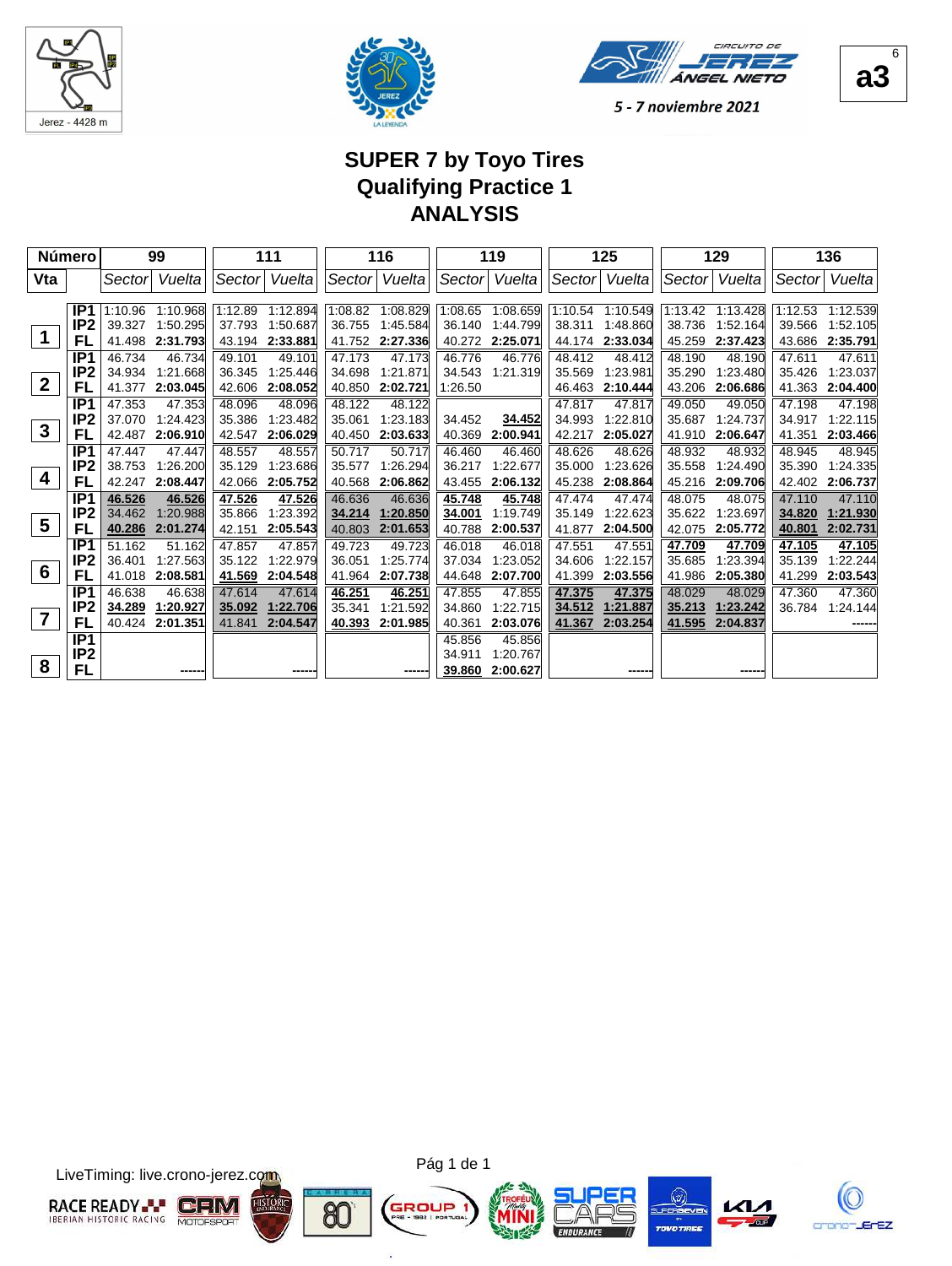





# **SUPER 7 by Toyo Tires Qualifying Practice 1 ANALYSIS**

|                | <b>Número</b>   |        | 146              |        | 169              | 0             | 0             | $\bf{0}$      |               | $\bf{0}$ |        | 0      |
|----------------|-----------------|--------|------------------|--------|------------------|---------------|---------------|---------------|---------------|----------|--------|--------|
| Vta            |                 | Sector | Vuelta           |        | Sector Vuelta    | Sector Vuelta | Sector Vuelta | Sector Vuelta | Sector Vuelta |          | Sector | Vuelta |
|                |                 |        |                  |        |                  |               |               |               |               |          |        |        |
|                | IP1             |        | 1:13.19 1:13.199 |        | 1:09.44 1:09.440 |               |               |               |               |          |        |        |
|                | IP <sub>2</sub> |        | 38.468 1:51.667  |        | 36.884 1:46.324  |               |               |               |               |          |        |        |
|                | FL              |        | 44.113 2:35.780  |        | 41.573 2:27.897  |               |               |               |               |          |        |        |
|                | IP1             | 48.495 | 48.495           | 46.553 | 46.553           |               |               |               |               |          |        |        |
| $\overline{2}$ | IP <sub>2</sub> | 34.900 | 1:23.395         |        | 35.679 1:22.232  |               |               |               |               |          |        |        |
|                | FL              |        | 42.513 2:05.908  |        | 40.180 2:02.412  |               |               |               |               |          |        |        |
|                | IP1             | 52.933 | 52.933           | 46.470 | 46.470           |               |               |               |               |          |        |        |
| $\mathbf{3}$   | IP <sub>2</sub> |        | 41.592 1:34.525  |        | 34.305 1:20.775  |               |               |               |               |          |        |        |
|                | FL              |        | 1:51.24 PIT EXIT |        | 40.837 2:01.612  |               |               |               |               |          |        |        |
|                | IP1             | 53.753 | 53.753           | 48.023 | 48.023           |               |               |               |               |          |        |        |
| 4              | IP <sub>2</sub> | 34.629 | 1:28.382         |        | 35.872 1:23.895  |               |               |               |               |          |        |        |
|                | FL              |        | 55.681 2:24.063  |        | 42.449 2:06.344  |               |               |               |               |          |        |        |
|                | IP1             | 47.827 | 47.827           | 46.673 | 46.673           |               |               |               |               |          |        |        |
| 5              | IP2             | 35.968 | 1:23.795         |        | 34.562 1:21.235  |               |               |               |               |          |        |        |
|                | FL              |        | 42.497 2:06.292  |        | 40.941 2:02.176  |               |               |               |               |          |        |        |
|                | IP1             | 46.850 | 46.850           | 47.265 | 47.265           |               |               |               |               |          |        |        |
| $6\phantom{1}$ | IP <sub>2</sub> |        | 34.709 1:21.559  |        | 35.308 1:22.573  |               |               |               |               |          |        |        |
|                | FL              |        | 41.338 2:02.897  |        | 41.614 2:04.187  |               |               |               |               |          |        |        |
|                | IP1             |        |                  | 46.496 | 46.496           |               |               |               |               |          |        |        |
|                | IP <sub>2</sub> |        |                  |        | 35.319 1:21.815  |               |               |               |               |          |        |        |
|                | FL              |        |                  |        | 40.605 2:02.420  |               |               |               |               |          |        |        |
|                | IP <sub>1</sub> |        |                  |        |                  |               |               |               |               |          |        |        |
| 8              | IP <sub>2</sub> |        |                  |        |                  |               |               |               |               |          |        |        |
|                | <b>FL</b>       |        |                  |        |                  |               |               |               |               |          |        |        |

LiveTiming: live.crono-jerez.com





ä

8C







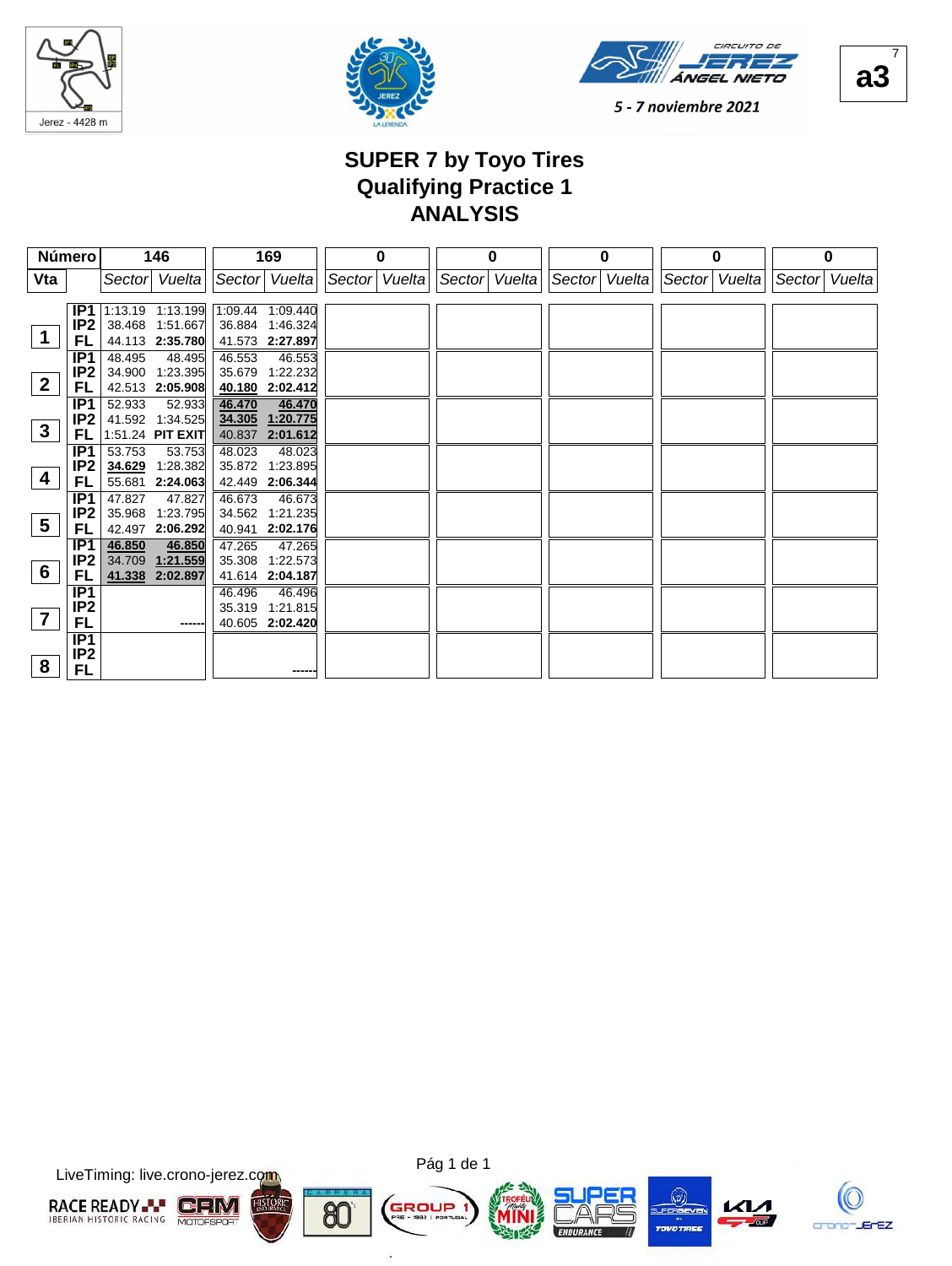



CIRCUITO DE ÁNGEL NIETO

5 - 7 noviembre 2021

# **SUPER 7 by Toyo Tires Qualifying Practice 1 40 BEST LAPS**

| <b>Dorsal</b> | <b>Piloto</b>           | Equipo<br><b>Nat</b>  | Maq. | Hora    | <b>Vuelta</b>           | Tiempo   |
|---------------|-------------------------|-----------------------|------|---------|-------------------------|----------|
| 53            | José Carlos Pires       | Speedy Motorsport     | 420R | 9:06:21 | 3                       | 1:57.924 |
| 28            | Nuno Pires*             | Speedy Motorsport     | 420R | 27:10   | 5                       | 1:58.028 |
| 8             | Luís Calheiros Ferreira | <b>CRM Motorsport</b> | 420R | 9:10:29 | 5                       | 1:58.344 |
| 5             | J. J. Magalhães         | <b>Team Nuoorte</b>   | 420R | 9:09:36 | 4                       | 1:58.667 |
| 5             | J. J. Magalhães         | <b>Team Nuoorte</b>   | 420R | 9:15:35 | 7                       | 1:58.751 |
| 69            | André Correia           | P                     | 420R | 9:15:16 | 7                       | 1:58.884 |
| 5             | J. J. Magalhães         | <b>Team Nuoorte</b>   | 420R | 9:11:35 | 5                       | 1:58.885 |
| 23            | Diogo Costa             | <b>Team Nuoorte</b>   | 420R | 9:11:36 | 5                       | 1:58.966 |
| 7             | Diogo Tavares           | <b>CRM Motorsport</b> | 420R | 9:06:28 | 3                       | 1:59.030 |
| 57            | Bernardo Bello          | <b>CRM Motorsport</b> | 420R | 9:16:55 | 8                       | 1:59.172 |
| 30            | Gonçalo Lobo Vale       | <b>BCM Sports</b>     | 420R | 9:12:29 | 6                       | 1:59.238 |
| 57            | Bernardo Bello          | <b>CRM Motorsport</b> | 420R | 9:10:47 | 5                       | 1:59.343 |
| 53            | José Carlos Pires       | Speedy Motorsport     | 420R | 9:04:23 | 2                       | 1:59.362 |
| 8             | Luís Calheiros Ferreira | <b>CRM Motorsport</b> | 420R | 9:06:30 | 3                       | 1:59.382 |
| 28            | Nuno Pires*             | Speedy Motorsport     | 420R | 22:58   | 3                       | 1:59.393 |
| 23            | Diogo Costa             | <b>Team Nuoorte</b>   | 420R | 9:15:35 | 7                       | 1:59.445 |
| 36            | António Nunes Almeida   | <b>BS Motorsport</b>  | 420R | 9:10:48 | 5                       | 1:59.448 |
| 30            | Gonçalo Lobo Vale       | <b>BCM Sports</b>     | 420R | 9:10:29 | 5                       | 1:59.509 |
| 44            | Nuno Afonso             | Atomic-Mageltech      | 420R | 9:10:28 | 5                       | 1:59.553 |
| 23            | Diogo Costa             | <b>Team Nuoorte</b>   | 420R | 9:13:35 | 6                       | 1:59.598 |
| 23            | Diogo Costa             | <b>Team Nuoorte</b>   | 420R | 9:07:33 | 3                       | 1:59.631 |
| 44            | Nuno Afonso             | Atomic-Mageltech      | 420R | 9:08:29 | 4                       | 1:59.657 |
| 69            | André Correia           | P                     | 420R | 9:10:50 | 5                       | 1:59.660 |
| 23            | Diogo Costa             | <b>Team Nuoorte</b>   | 420R | 9:05:33 | 2                       | 1:59.703 |
| 3             | Paulo Macedo            | <b>CRM Motorsport</b> | 420R | 9:06:33 | 3                       | 1:59.839 |
| 30            | Gonçalo Lobo Vale       | <b>BCM Sports</b>     | 420R | 9:04:30 | 2                       | 1:59.935 |
| 36            | António Nunes Almeida   | <b>BS Motorsport</b>  | 420R | 9:04:38 | $\overline{\mathbf{c}}$ | 1:59.952 |
| 30            | Gonçalo Lobo Vale       | <b>BCM Sports</b>     | 420R | 9:08:30 | 4                       | 2:00.039 |
| 44            | Nuno Afonso             | Atomic-Mageltech      | 420R | 9:16:31 | 8                       | 2:00.088 |
| 30            | Gonçalo Lobo Vale       | <b>BCM Sports</b>     | 420R | 9:06:30 | 3                       | 2:00.279 |
| 7             | Diogo Tavares           | <b>CRM Motorsport</b> | 420R | 9:04:29 | 2                       | 2:00.324 |
| 46            | Nélson Gomes            | Speedy Motorsport     | 420R | 9:12:40 | 6                       | 2:00.424 |
| 19            | Duarte Lisboa           | <b>Team Nuoorte</b>   | 420R | 9:11:12 | 5                       | 2:00.448 |
| 44            | Nuno Afonso             | Atomic-Mageltech      | 420R | 9:06:29 | 3                       | 2:00.532 |
| 119           | Mark Stansfield         | McMillan Motorsport   | 420R | 9:10:44 | $\,$ 5 $\,$             | 2:00.537 |
| 28            | Nuno Pires*             | Speedy Motorsport     | 420R | 20:59   | $\overline{\mathbf{c}}$ | 2:00.590 |
| 5             | J. J. Magalhães         | <b>Team Nuoorte</b>   | 420R | 9:13:36 | 6                       | 2:00.625 |
| 119           | Mark Stansfield         | McMillan Motorsport   | 420R | 9:16:56 | 8                       | 2:00.627 |
| 19            | Duarte Lisboa           | <b>Team Nuoorte</b>   | 420R | 9:15:15 | 7                       | 2:00.667 |
| 44            | Nuno Afonso             | Atomic-Mageltech      | 420R | 9:12:29 | 6                       | 2:00.716 |

LiveTiming: live.crono-jerez.com



ò.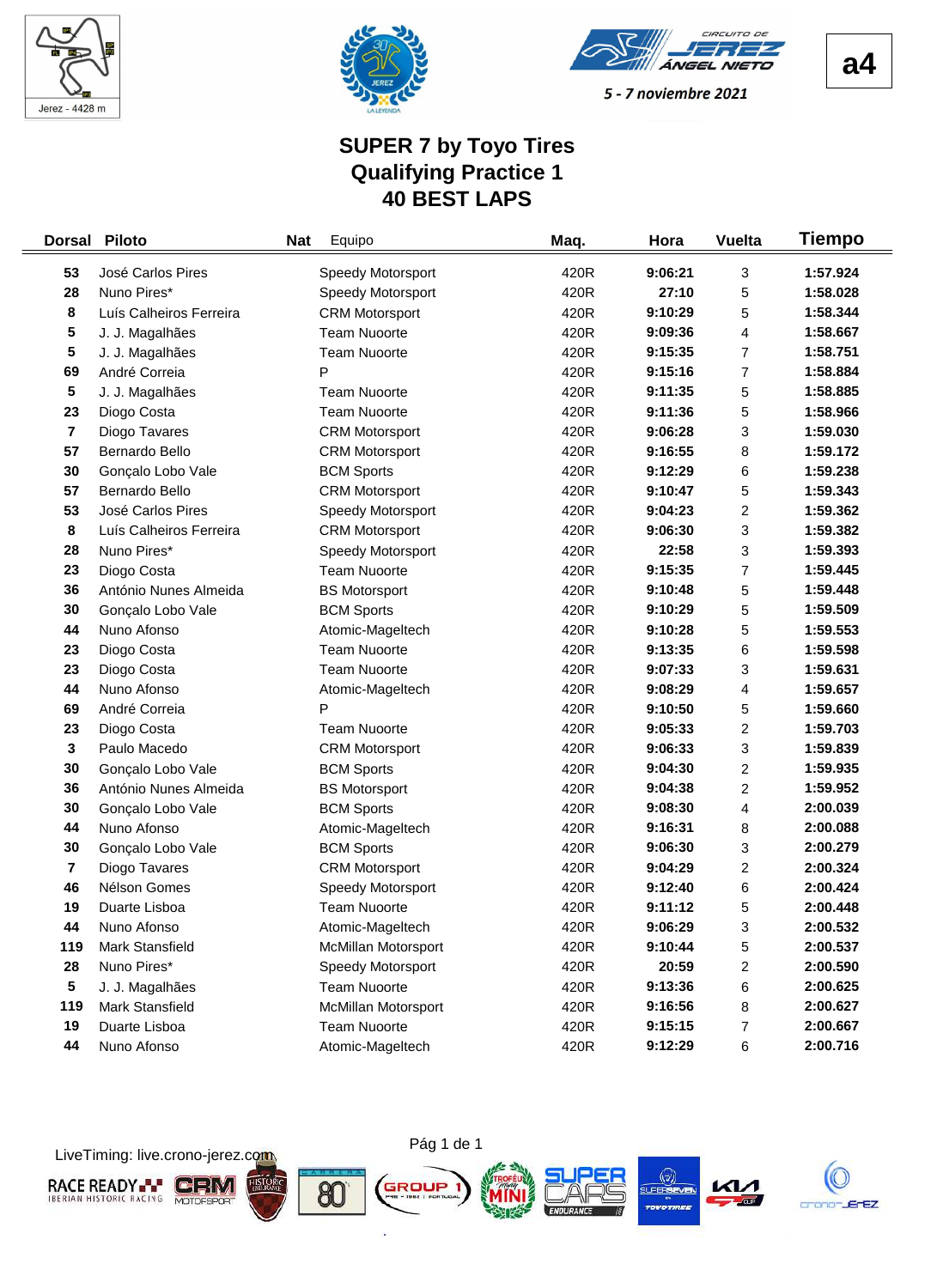





### **SUPER 7 by Toyo Tires Qualifying Practice 1 TOP FIVE LAPS**

#### **Piloto Nat Equipo Top Five Laps**

| 53. | José Carlos Pires        | Speedy Motorsport        | 1:57.924 | 1:59.362 | 2:19.210 | PIT EXIT |          |
|-----|--------------------------|--------------------------|----------|----------|----------|----------|----------|
| 28  | Nuno Pires*              | <b>Speedy Motorsport</b> | 1:58.028 | 1:59.393 | 2:00.590 | 2:13.263 | 2:22.934 |
| 8   | Luís Calheiros Ferreira  | <b>CRM Motorsport</b>    | 1:58.344 | 1:59.382 | 2:01.061 | 2:01.687 | 2:22.579 |
| 5   | J. J. Magalhães          | <b>Team Nuoorte</b>      | 1:58.667 | 1:58.751 | 1:58.885 | 2:00.625 | 2:01.899 |
| 69  | André Correia            | P                        | 1:58.884 | 1:59.660 | 2:01.535 | 2:02.259 | 2:03.610 |
| 23  | Diogo Costa              | <b>Team Nuoorte</b>      | 1:58.966 | 1:59.445 | 1:59.598 | 1:59.631 | 1:59.703 |
| 7   | Diogo Tavares            | <b>CRM Motorsport</b>    | 1:59.030 | 2:00.324 | 2:21.667 | PIT EXIT |          |
| 57  | Bernardo Bello           | <b>CRM Motorsport</b>    | 1:59.172 | 1:59.343 | 2:01.746 | 2:01.938 | 2:01.979 |
| 30  | Gonçalo Lobo Vale        | <b>BCM Sports</b>        | 1:59.238 | 1:59.509 | 1:59.935 | 2:00.039 | 2:00.279 |
| 36  | António Nunes Almeida    | <b>BS Motorsport</b>     | 1:59.448 | 1:59.952 | 2:01.666 | 2:01.785 | 2:04.567 |
| 44  | Nuno Afonso              | Atomic-Mageltech         | 1:59.553 | 1:59.657 | 2:00.088 | 2:00.532 | 2:00.716 |
| 3   | Paulo Macedo             | <b>CRM Motorsport</b>    | 1:59.839 | 2:01.376 | 2:20.845 | PIT EXIT |          |
|     | 46 Nélson Gomes          | Speedy Motorsport        | 2:00.424 | 2:01.170 | 2:01.255 | 2:02.426 | 2:03.158 |
| 19  | Duarte Lisboa            | <b>Team Nuoorte</b>      | 2:00.448 | 2:00.667 | 2:01.880 | 2:03.734 | 2:04.326 |
|     | 119 Mark Stansfield      | McMillan Motorsport      | 2:00.537 | 2:00.627 | 2:00.941 | 2:03.076 | 2:06.132 |
|     | 29 Paulo Costa           | <b>Team Nuoorte</b>      | 2:01.077 | 2:01.691 | 2:02.209 | 2:02.392 | 2:02.840 |
| 99  | Nuno Santos              | <b>CRM Motorsport</b>    | 2:01.274 | 2:01.351 | 2:03.045 | 2:06.910 | 2:08.447 |
|     | 20 Luís Lisboa*          | <b>Team Nuoorte</b>      | 2:01.436 | 2:02.106 | 2:03.039 | 2:04.306 | 2:05.671 |
| 43  | James Tubby              | McMillan Motorsport      | 2:01.448 | 2:01.726 | 2:02.227 | 2:03.567 | 2:04.751 |
|     | 169 Steve Collins        | McMillan Motorsport      | 2:01.612 | 2:02.176 | 2:02.412 | 2:02.420 | 2:04.187 |
|     | 116 Paul O'Reilly        | McMillan Motorsport      | 2:01.653 | 2:01.985 | 2:02.721 | 2:03.633 | 2:06.862 |
|     | 39 Mark Drain            | McMillan Motorsport      | 2:01.888 | 2:02.366 | 2:02.435 | 2:06.271 | 2:06.802 |
|     | <b>70</b> Martin Amison  | McMillan Motorsport      | 2:02.275 | 2:02.402 | 2:02.635 | 2:02.669 | 2:03.142 |
| 12  | José Kol Almeida         | <b>BCM Sports</b>        | 2:02.705 | 2:02.898 | 2:05.269 | 2:29.655 | PIT EXIT |
|     | 136 John Ogilvie         | McMillan Motorsport      | 2:02.731 | 2:03.466 | 2:03.543 | 2:04.400 | 2:06.737 |
|     | 146 Jamie Winrow         | McMillan Motorsport      | 2:02.897 | 2:05.908 | 2:06.292 | 2:24.063 | 2:35.780 |
|     | 31 André Matos           | <b>BCM Sports</b>        | 2:03.013 | 2:03.191 | 2:03.472 | 2:04.453 | 2:05.420 |
|     | 125 Jay McCormack        | McMillan Motorsport      | 2:03.254 | 2:03.556 | 2:04.500 | 2:05.027 | 2:08.864 |
|     | 55 Ricardo Pedrosa       | Atomic-Mageltech         | 2:03.653 | 2:04.189 | 2:05.943 | 2:06.364 | 2:06.555 |
| 38  | <b>Martin Gee</b>        | McMillan Motorsport      | 2:03.783 | 2:03.813 | 2:04.077 | 2:04.152 | 2:04.281 |
| 25  | <b>Bertrand Rouchout</b> | Speedy Motorsport        | 2:03.923 | 2:04.314 | 2:04.560 | 2:05.337 | 2:05.753 |
|     | 18 Francisco Figueiredo  | Ρ                        | 2:04.386 | 2:05.335 | 2:05.690 | 2:05.995 | 2:06.556 |

LiveTiming: live.crono-jerez.com













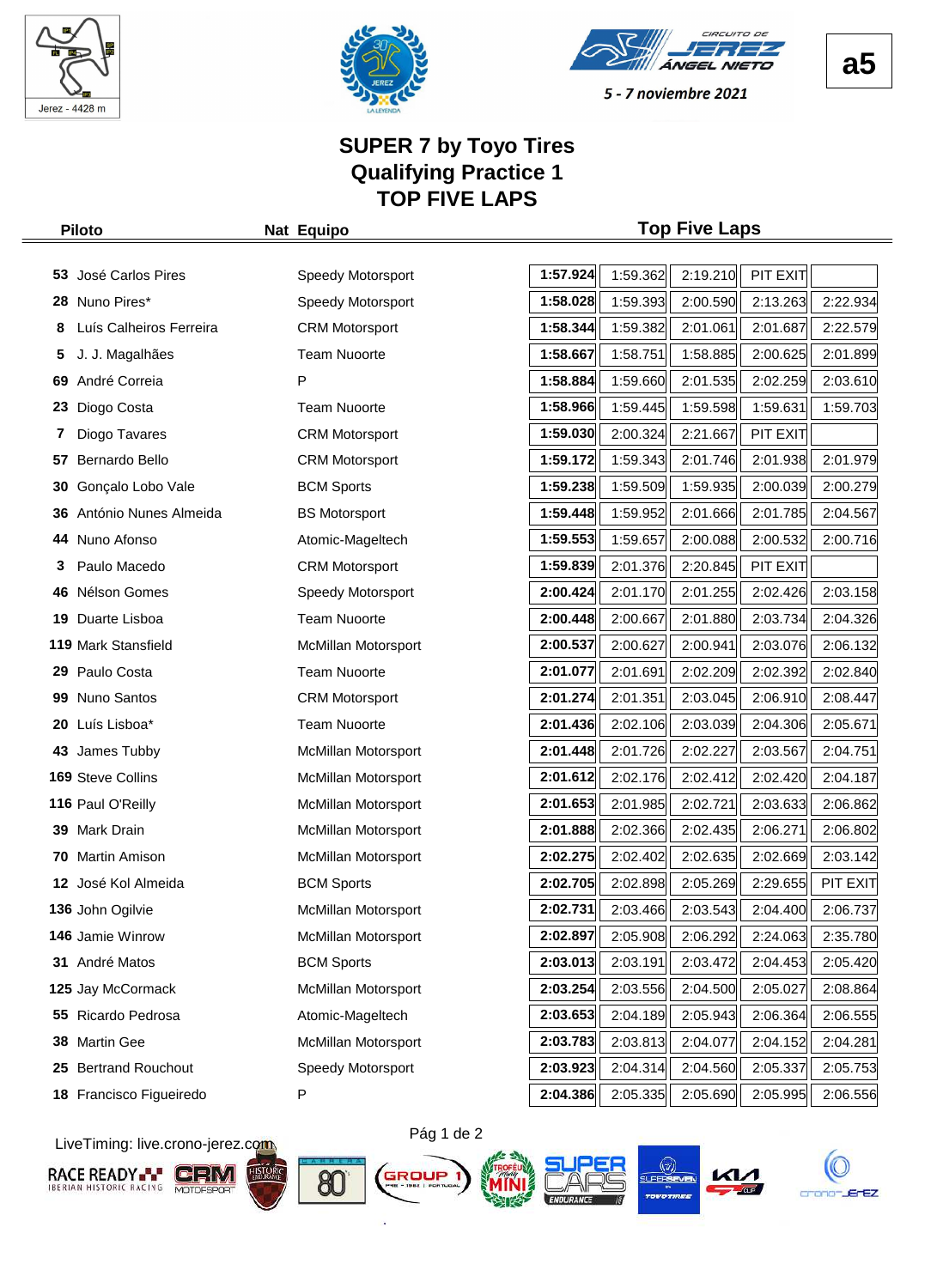





# **SUPER 7 by Toyo Tires Qualifying Practice 1 TOP FIVE LAPS**

| <b>Piloto</b>                        | Nat Equipo            |          |          | <b>Top Five Laps</b> |          |          |
|--------------------------------------|-----------------------|----------|----------|----------------------|----------|----------|
|                                      |                       |          |          |                      |          |          |
| <b>111 Oliver Gibson</b>             | McMillan Motorsport   | 2:04.547 | 2:04.548 | 2:05.543             | 2:05.752 | 2:06.029 |
| 129 Tim Child                        | McMillan Motorsport   | 2:04.837 | 2:05.380 | 2:05.772             | 2:06.647 | 2:06.686 |
| Pedro Lacerda<br>37                  | Garagem 19            | 2:04.874 | 2:05.175 | 2:05.436             | 2:07.252 | 2:33.719 |
| 24 Luís Filipe Oliveira*             | <b>CRM Motorsport</b> | 2:05.260 | 2:05.759 | 2:06.270             | 2:06.484 | 2:07.748 |
| John Shiveral<br>71                  | McMillan Motorsport   | 2:05.377 | 2:06.182 | 2:06.808             | 2:07.231 | 2:09.740 |
| Aman Uppal<br>6                      | McMillan Motorsport   | 2:06.774 | 2:07.151 | 2:07.630             | 2:08.609 | 2:08.665 |
| Miguel Couceiro<br>22                | <b>CRM Motorsport</b> | 2:07.390 | 2:07.414 | 2:08.082             | 2:08.320 | 2:31.039 |
| Ivo Prada<br>27                      | P                     | 2:07.887 | 2:08.552 | 2:10.273             | 2:11.565 | 2:12.787 |
| <b>Frederico Brion Sanches</b><br>77 | <b>BS Motorsport</b>  | 2:08.389 | 2:08.415 | 2:08.419             | 2:08.748 | 2:08.875 |
| Paulo Duarte<br>21                   | <b>CRM Motorsport</b> | 2:09.287 | 2:09.393 | 2:09.862             | 2:11.710 | 2:13.516 |
| 54 Fernando Costa                    | Atomic-Mageltech      | 2:10.738 | PIT EXIT |                      |          |          |
| 16<br>Dominic Geary                  | <b>CRM Motorsport</b> | 2:11.292 | 2:11.521 | 2:12.457             | 2:13.534 | 2:15.824 |

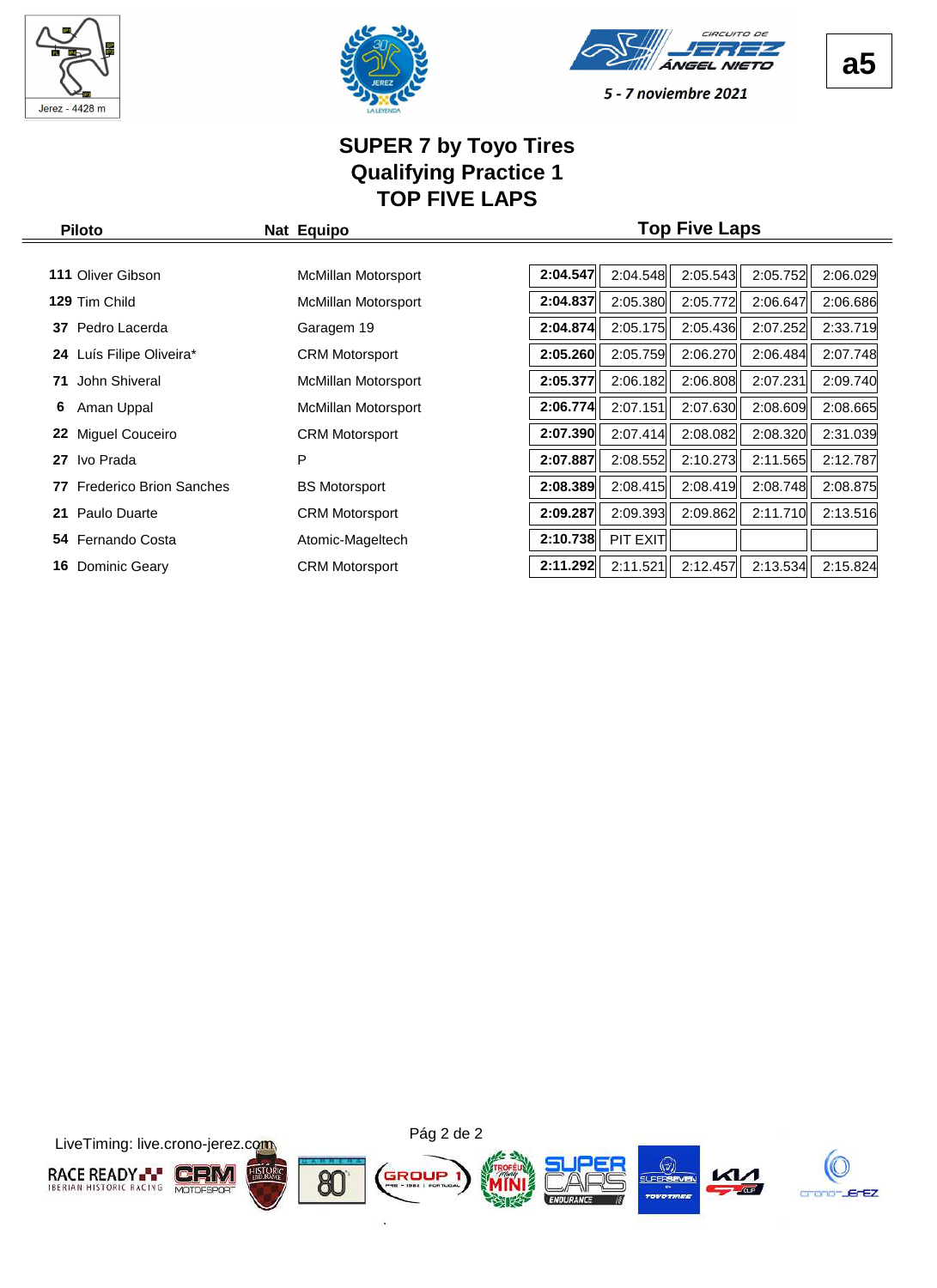



CIRCUITO DE ÁNGEL NIETO

5 - 7 noviembre 2021

# **SUPER 7 by Toyo Tires Qualifying Practice 1 40 BEST MAXIMUM SPEEDS**

| <b>Dorsal</b> | <b>Piloto</b>           | <b>Nat</b> | Equipo                     | Maq. | Hora    | <b>Vuelta</b>           | <b>V</b> max |
|---------------|-------------------------|------------|----------------------------|------|---------|-------------------------|--------------|
| 30            | Gonçalo Lobo Vale       |            | <b>BCM Sports</b>          | 420R | 9:03:16 | 1                       | 201,5        |
| 8             | Luís Calheiros Ferreira |            | <b>CRM Motorsport</b>      | 420R | 9:05:15 | $\overline{c}$          | 200,7        |
| 43            | James Tubby             |            | McMillan Motorsport        | 420R | 9:07:38 | 3                       | 199,3        |
| 8             | Luís Calheiros Ferreira |            | <b>CRM Motorsport</b>      | 420R | 9:09:16 | 4                       | 198,5        |
| 7             | Diogo Tavares           |            | <b>CRM Motorsport</b>      | 420R | 9:05:14 | 2                       | 198,2        |
| 8             | Luís Calheiros Ferreira |            | <b>CRM Motorsport</b>      | 420R | 9:03:15 | 1                       | 197,4        |
| 23            | Diogo Costa             |            | <b>Team Nuoorte</b>        | 420R | 9:10:22 | 4                       | 197,4        |
| 69            | André Correia           |            | P                          | 420R | 9:05:31 | $\overline{c}$          | 197,1        |
| 116           | Paul O'Reilly           |            | McMillan Motorsport        | 420R | 9:09:40 | 4                       | 197,1        |
| 57            | Bernardo Bello          |            | <b>CRM Motorsport</b>      | 420R | 9:03:28 | 1                       | 196,4        |
| 57            | Bernardo Bello          |            | <b>CRM Motorsport</b>      | 420R | 9:05:30 | $\overline{c}$          | 196,0        |
| 116           | Paul O'Reilly           |            | McMillan Motorsport        | 420R | 9:05:31 | $\overline{c}$          | 196,0        |
| 99            | Nuno Santos             |            | <b>CRM Motorsport</b>      | 420R | 9:07:38 | 3                       | 196,0        |
| 57            | Bernardo Bello          |            | <b>CRM Motorsport</b>      | 420R | 9:15:41 | $\overline{7}$          | 196,0        |
| 29            | Paulo Costa             |            | <b>Team Nuoorte</b>        | 420R | 9:05:50 | $\overline{c}$          | 196,0        |
| 39            | Mark Drain              |            | <b>McMillan Motorsport</b> | 420R | 9:03:32 | 1                       | 195,6        |
| 39            | Mark Drain              |            | McMillan Motorsport        | 420R | 9:07:37 | 3                       | 195,6        |
| 116           | Paul O'Reilly           |            | McMillan Motorsport        | 420R | 9:13:49 | 6                       | 195,3        |
| 12            | José Kol Almeida        |            | <b>BCM Sports</b>          | 420R | 9:07:37 | 3                       | 194,9        |
| 169           | <b>Steve Collins</b>    |            | <b>McMillan Motorsport</b> | 420R | 9:07:38 | 3                       | 194,9        |
| 136           | John Ogilvie            |            | <b>McMillan Motorsport</b> | 420R | 9:14:08 | 6                       | 194,6        |
| 30            | Gonçalo Lobo Vale       |            | <b>BCM Sports</b>          | 420R | 9:07:16 | 3                       | 194,6        |
| 57            | Bernardo Bello          |            | <b>CRM Motorsport</b>      | 420R | 9:11:35 | 5                       | 194,6        |
| 29            | Paulo Costa             |            | <b>Team Nuoorte</b>        | 420R | 9:03:48 | $\mathbf{1}$            | 194,6        |
| 39            | Mark Drain              |            | McMillan Motorsport        | 420R | 9:09:42 | 4                       | 194,6        |
| 169           | <b>Steve Collins</b>    |            | McMillan Motorsport        | 420R | 9:09:43 | 4                       | 194,6        |
| 19            | Duarte Lisboa           |            | <b>Team Nuoorte</b>        | 420R | 9:09:58 | 4                       | 194,6        |
| 169           | <b>Steve Collins</b>    |            | McMillan Motorsport        | 420R | 9:03:32 | 1                       | 193,9        |
| 31            | André Matos             |            | <b>BCM Sports</b>          | 420R | 9:07:39 | 3                       | 193,9        |
| 43            | James Tubby             |            | McMillan Motorsport        | 420R | 9:13:48 | 6                       | 193,9        |
| 169           | <b>Steve Collins</b>    |            | <b>McMillan Motorsport</b> | 420R | 9:13:49 | 6                       | 193,9        |
| 43            | James Tubby             |            | <b>McMillan Motorsport</b> | 420R | 9:09:43 | 4                       | 193,9        |
| 39            | Mark Drain              |            | <b>McMillan Motorsport</b> | 420R | 9:13:51 | 6                       | 193,9        |
| 70            | Martin Amison           |            | McMillan Motorsport        | 420R | 9:01:17 | 0                       | 193,5        |
| 70            | Martin Amison           |            | McMillan Motorsport        | 420R | 9:03:20 | 1                       | 193,5        |
| 43            | James Tubby             |            | McMillan Motorsport        | 420R | 9:05:36 | 2                       | 193,5        |
| 136           | John Ogilvie            |            | McMillan Motorsport        | 420R | 9:07:57 | 3                       | 193,5        |
| 30            | Gonçalo Lobo Vale       |            | <b>BCM Sports</b>          | 420R | 9:05:15 | 2                       | 193,2        |
| 5             | J. J. Magalhães         |            | <b>Team Nuoorte</b>        | 420R | 9:12:21 | 5                       | 193,2        |
| 36            | António Nunes Almeida   |            | <b>BS Motorsport</b>       | 420R | 9:09:34 | $\overline{\mathbf{4}}$ | 193,2        |

LiveTiming: live.crono-jerez.com



ò.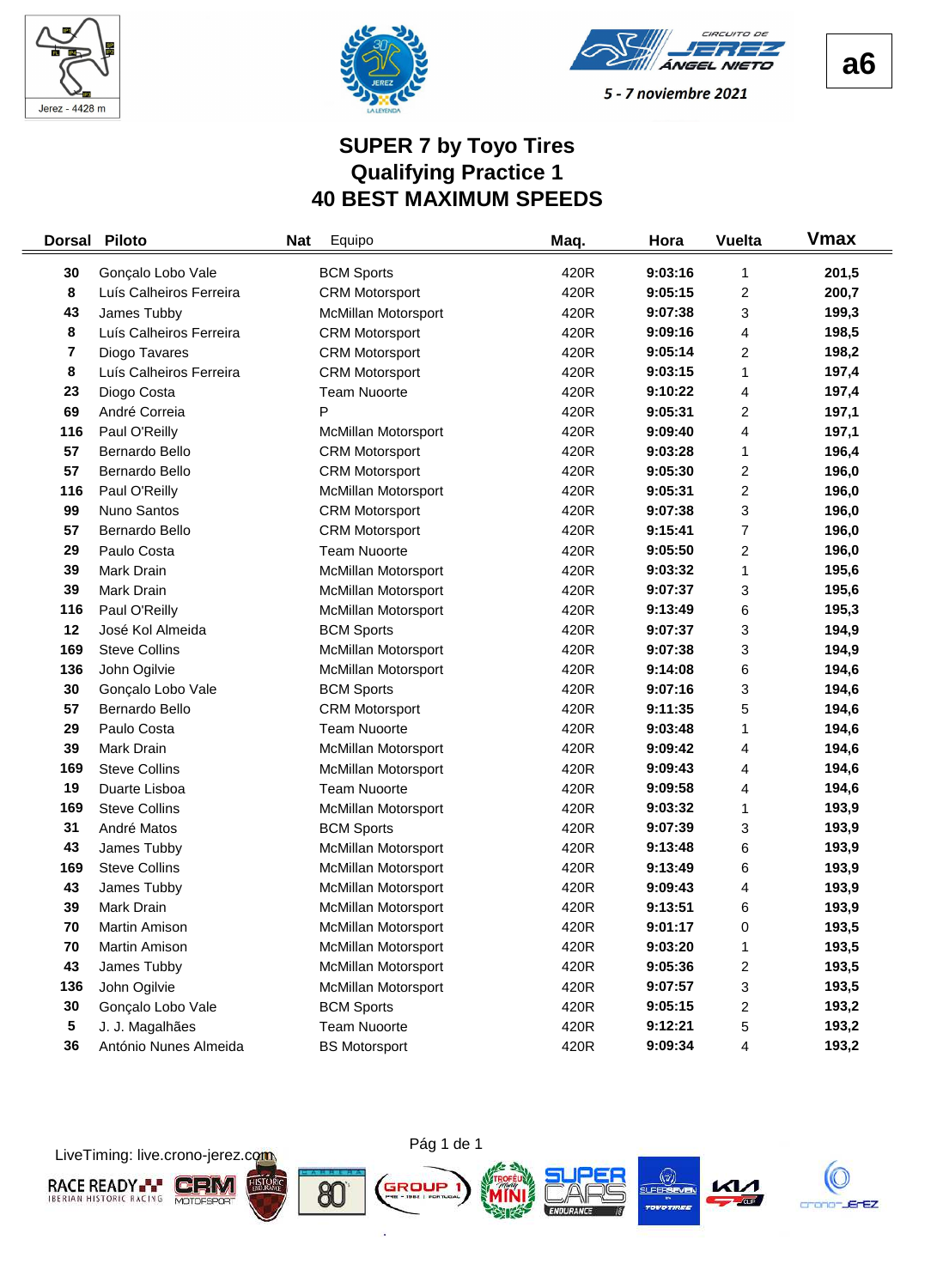



CIRCUITO DE  $\left( -1 \right)$ ÁNGEL NIETO

5 - 7 noviembre 2021

# **SUPER 7 by Toyo Tires Qualifying Practice 1 TOP FIVE MAXIMUM SPEEDS**

|      | <b>Piloto</b>            | Nat Equipo                 |       |       | <b>Top Five Vmax</b> |       |       |
|------|--------------------------|----------------------------|-------|-------|----------------------|-------|-------|
|      |                          |                            |       |       |                      |       |       |
| 30 - | Gonçalo Lobo Vale        | <b>BCM Sports</b>          | 201,5 | 194,6 | 193,2                | 192,2 | 190,8 |
| 8    | Luís Calheiros Ferreira  | <b>CRM Motorsport</b>      | 200,7 | 198,5 | 197,4                | 190,8 | 188,8 |
| 43   | James Tubby              | McMillan Motorsport        | 199,3 | 193,9 | 193,9                | 193,5 | 191,1 |
| 7    | Diogo Tavares            | <b>CRM Motorsport</b>      | 198,2 | 192,2 | 191,8                | 157,0 |       |
| 23   | Diogo Costa              | <b>Team Nuoorte</b>        | 197,4 | 192,2 | 192,2                | 188,2 | 187,2 |
|      | 116 Paul O'Reilly        | McMillan Motorsport        | 197,1 | 196,0 | 195,3                | 193,2 | 192,5 |
|      | 69 André Correia         | P                          | 197,1 | 192,9 | 192,2                | 191,5 | 188,8 |
| 57   | Bernardo Bello           | <b>CRM Motorsport</b>      | 196,4 | 196,0 | 196,0                | 194,6 | 191,1 |
| 29   | Paulo Costa              | <b>Team Nuoorte</b>        | 196,0 | 194,6 | 192,2                | 186,5 | 186,5 |
| 99   | Nuno Santos              | <b>CRM Motorsport</b>      | 196,0 | 193,2 | 192,5                | 188,8 | 187,2 |
| 39   | Mark Drain               | McMillan Motorsport        | 195,6 | 195,6 | 194,6                | 193,9 | 191,1 |
|      | 169 Steve Collins        | McMillan Motorsport        | 194,9 | 194,6 | 193,9                | 193,9 | 191,1 |
|      | 12 José Kol Almeida      | <b>BCM Sports</b>          | 194,9 | 192,5 | 192,5                | 190,1 | 167,4 |
|      | 136 John Ogilvie         | McMillan Motorsport        | 194,6 | 193,5 | 193,2                | 192,9 | 191,5 |
| 19   | Duarte Lisboa            | <b>Team Nuoorte</b>        | 194,6 | 192,5 | 192,2                | 189,8 | 189,1 |
|      | 31 André Matos           | <b>BCM Sports</b>          | 193,9 | 189,8 | 189,5                | 189,1 | 188,5 |
| 70   | Martin Amison            | McMillan Motorsport        | 193,5 | 193,5 | 191,5                | 190,1 | 189,5 |
| 5    | J. J. Magalhães          | <b>Team Nuoorte</b>        | 193,2 | 191,8 | 190,5                | 189,5 | 188,8 |
| 36   | António Nunes Almeida    | <b>BS Motorsport</b>       | 193,2 | 191,5 | 189,5                | 187,8 | 186,2 |
|      | 119 Mark Stansfield      | <b>McMillan Motorsport</b> | 193,2 | 191,1 | 190,1                | 189,1 | 188,5 |
|      | 44 Nuno Afonso           | Atomic-Mageltech           | 192,5 | 191,5 | 191,5                | 190,8 | 189,8 |
| 25   | <b>Bertrand Rouchout</b> | Speedy Motorsport          | 191,8 | 190,5 | 188,2                | 187,8 | 186,2 |
| 46   | Nélson Gomes             | Speedy Motorsport          | 191,5 | 190,1 | 189,8                | 189,5 | 187,5 |
|      | 38 Martin Gee            | McMillan Motorsport        | 191,5 | 188,8 | 188,5                | 188,2 | 187,8 |
|      | 20 Luís Lisboa*          | Team Nuoorte               | 190,5 | 189,8 | 188,8                | 188,5 | 188,2 |
| 55   | Ricardo Pedrosa          | Atomic-Mageltech           | 189,8 | 188,5 | 185,9                | 184,3 | 184,0 |
| 3    | Paulo Macedo             | <b>CRM Motorsport</b>      | 189,1 | 188,2 | 187,8                | 185,2 |       |
| 53   | José Carlos Pires        | Speedy Motorsport          | 187,2 | 186,5 | 184,6                | 182,4 |       |
| 54   | Fernando Costa           | Atomic-Mageltech           | 186,5 |       |                      |       |       |
|      | 125 Jay McCormack        | McMillan Motorsport        | 184,9 | 184,9 | 183,0                | 180,6 | 179,1 |
|      | 146 Jamie Winrow         | McMillan Motorsport        | 184,0 | 180,3 | 179,7                | 177,9 | 150,2 |
|      | 129 Tim Child            | McMillan Motorsport        | 183,4 | 180,3 | 179,7                | 179,7 | 179,7 |

LiveTiming: live.crono-jerez.com











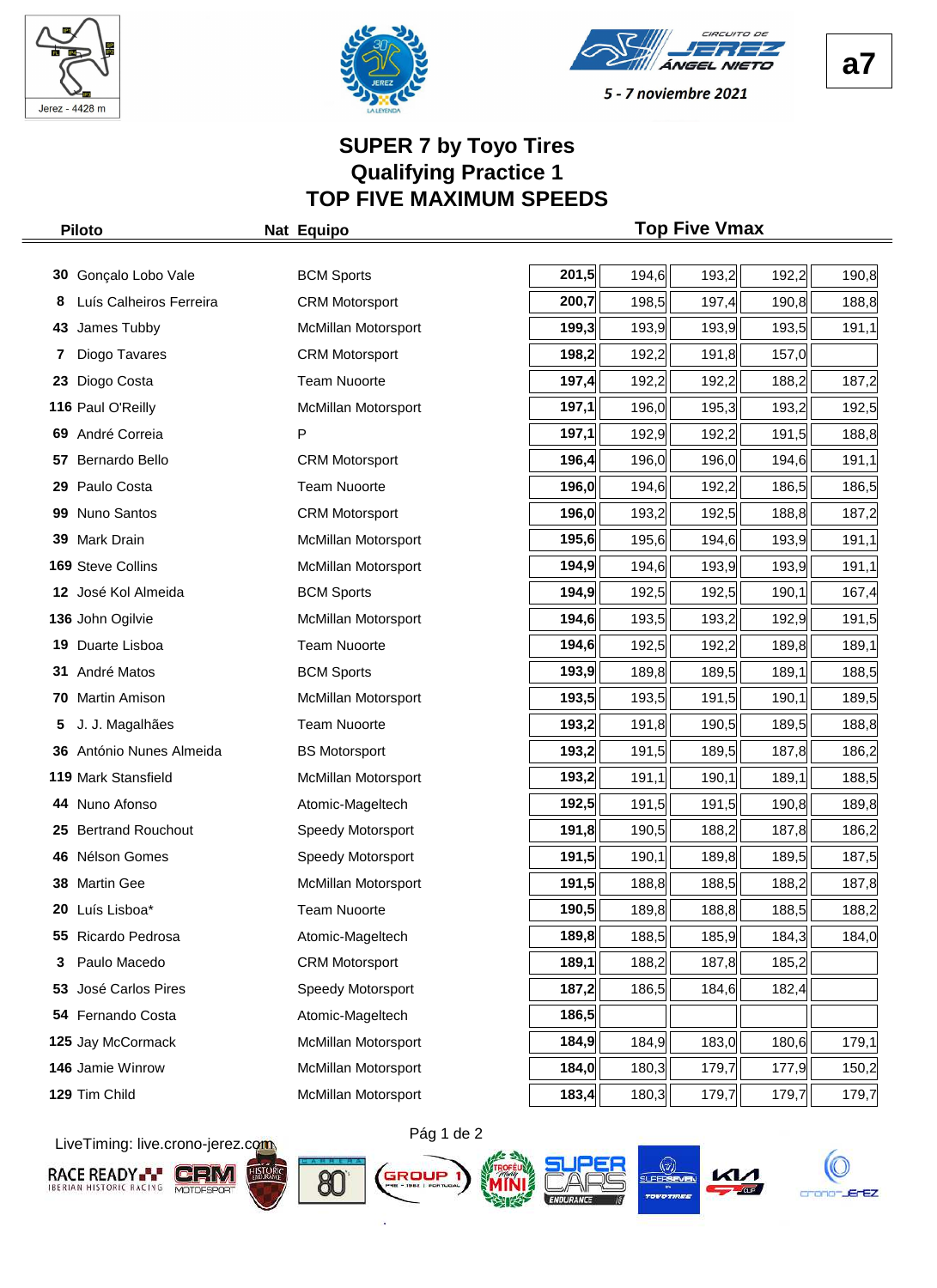





# **SUPER 7 by Toyo Tires Qualifying Practice 1 TOP FIVE MAXIMUM SPEEDS**

| <b>Piloto</b>                        | Nat Equipo                 |       |       | <b>Top Five Vmax</b> |       |       |
|--------------------------------------|----------------------------|-------|-------|----------------------|-------|-------|
|                                      |                            |       |       |                      |       |       |
| 24 Luís Filipe Oliveira*             | <b>CRM Motorsport</b>      | 182,4 | 178,5 | 176,5                | 174,8 | 174,5 |
| Aman Uppal<br>6                      | McMillan Motorsport        | 181,5 | 181,2 | 181,2                | 179,7 | 179,1 |
| <b>111 Oliver Gibson</b>             | <b>McMillan Motorsport</b> | 180,6 | 179,4 | 179,1                | 178,5 | 177,9 |
| John Shiveral<br>71                  | <b>McMillan Motorsport</b> | 180,6 | 179,4 | 178,5                | 178,2 | 178,2 |
| 18 Francisco Figueiredo              | P                          | 180,3 | 178,8 | 178,5                | 173,1 | 173,1 |
| Pedro Lacerda<br>37                  | Garagem 19                 | 178,5 | 177,0 | 176,2                | 175,9 | 173,4 |
| <b>Frederico Brion Sanches</b><br>77 | <b>BS Motorsport</b>       | 175,0 | 173,9 | 173,9                | 173,4 | 173,1 |
| Ivo Prada<br>27                      | P                          | 175,0 | 171,2 | 170,1                | 169,8 | 168,2 |
| Dominic Geary<br>16                  | <b>CRM Motorsport</b>      | 172,2 | 172,2 | 171,7                | 170,1 | 166,7 |
| Paulo Duarte<br>21                   | <b>CRM Motorsport</b>      | 171,4 | 171,2 | 170,3                | 169,3 | 169,0 |
| 22 Miguel Couceiro                   | <b>CRM Motorsport</b>      | 170,6 | 170,6 | 170,3                | 168,5 | 154,5 |

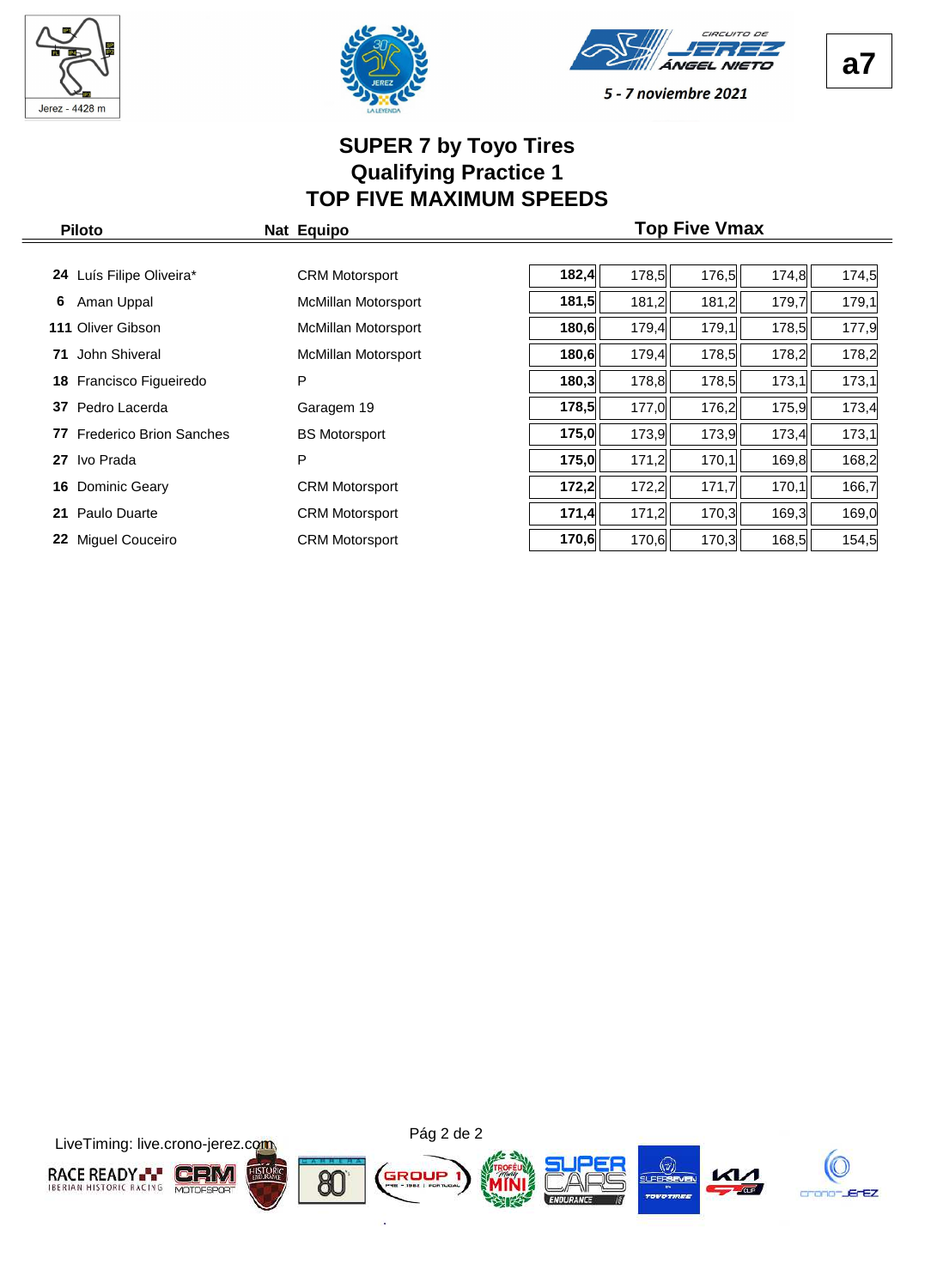





**a8**

5 - 7 noviembre 2021

# **SUPER 7 by Toyo Tires Race 1 STARTING GRID**

|                | $\overline{2}$        |          | 53                      | José Carlos Pires       | 1:57.924 |
|----------------|-----------------------|----------|-------------------------|-------------------------|----------|
| 28             | Nuno Pires*           | 1:58.028 |                         |                         |          |
|                | 4                     |          |                         | Luís Calheiros Ferreira | 1:58.344 |
| 5              | J. J. Magalhães       | 1:58.667 | 8                       |                         |          |
|                | 6                     |          |                         | 5                       |          |
| 23             | Diogo Costa           | 1:58.966 | 69                      | André Correia           | 1:58.884 |
|                | 8                     |          |                         |                         |          |
|                | Bernardo Bello        | 1:59.172 | $\overline{\mathbf{7}}$ | Diogo Tavares           | 1:59.030 |
| 57             | 10                    |          |                         | 9                       |          |
|                | António Nunes Almeida | 1:59.448 | 30                      | Gonçalo Lobo Vale       | 1:59.238 |
| 36             |                       |          |                         | 11                      |          |
|                | 12                    |          | 44                      | Nuno Afonso             | 1:59.553 |
| $\overline{3}$ | Paulo Macedo          | 1:59.839 |                         | 13                      |          |
|                | 14                    |          | 46                      | Nélson Gomes            | 2:00.424 |
| 19             | Duarte Lisboa         | 2:00.448 |                         |                         |          |
|                | 16                    |          |                         | 15<br>Mark Stansfield   | 2:00.537 |
| 29             | Paulo Costa           | 2:01.077 | 119                     |                         |          |
|                | 18                    |          |                         | 17                      |          |
| 20             | Luís Lisboa*          | 2:01.436 | 99                      | Nuno Santos             | 2:01.274 |
|                | 20                    |          |                         | 19                      |          |
|                | <b>Steve Collins</b>  | 2:01.612 | 43                      | James Tubby             | 2:01.448 |
| 169            | 22                    |          |                         | 21                      |          |
|                | Mark Drain            | 2:01.888 | 116                     | Paul O'Reilly           | 2:01.653 |
| 39             |                       |          |                         | 23                      |          |
|                | 24                    |          | 70                      | <b>Martin Amison</b>    | 2:02.275 |
| 12             | José Kol Almeida      | 2:02.705 |                         | 25                      |          |
|                | 26                    |          |                         | John Ogilvie            | 2:02.731 |
| <u>31</u>      | André Matos           | 2:03.013 | 136                     |                         |          |
|                | 28                    |          |                         | 27                      |          |
| <b>38</b>      | Martin Gee            | 2:03.783 | 55                      | Ricardo Pedrosa         | 2:03.653 |
|                | $\pmb{0}$             |          |                         | 29                      |          |

LiveTiming: live.crono-jerez.com





G

ä

8C